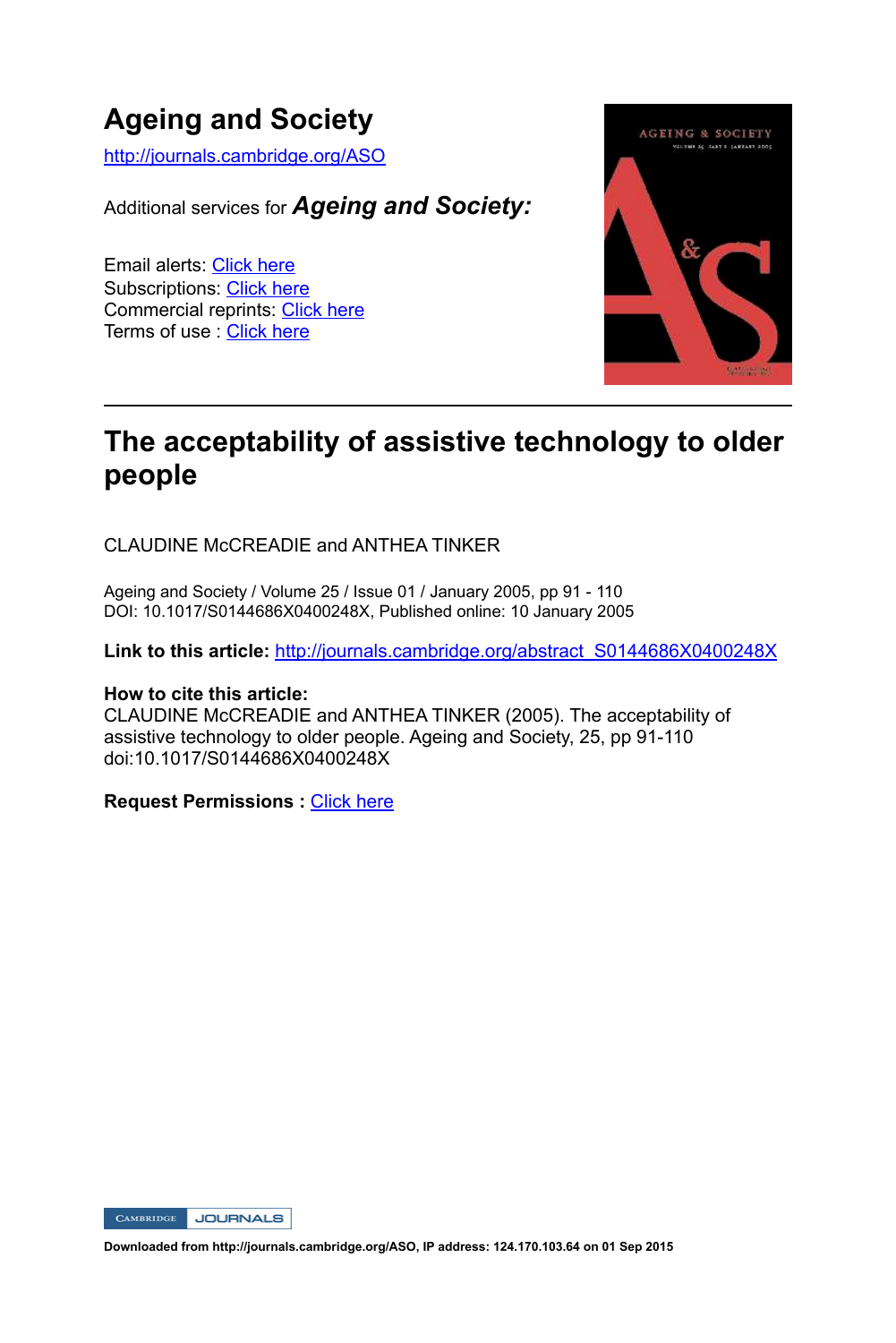# The acceptability of assistive technology to older people

### CLAUDINE MCCREADIE\* and ANTHEA TINKER\*

#### ABSTRACT

Assistive technology (AT) is defined in this paper as 'any device or system that allows an individual to perform a task that they would otherwise be unable to do, or increases the ease and safety with which the task can be performed' (Cowan and Turner-Smith 1999). Its importance in contributing to older people's independence and autonomy is increasingly recognised, but there has been little research into the viability of extensive installations of AT. This paper focuses on the acceptability of AT to older people, and reports one component of a multidisciplinary research project that examined the feasibility, acceptability, costs and outcomes of introducing AT into their homes. Sixty-seven people aged 70 or more years were interviewed in-depth during 2001 to find out about their use and experience of a wide range of assistive technologies. The findings suggest a complex model of acceptability, in which a 'felt need' for assistance combines with 'product quality'. The paper concludes by considering the tensions that may arise in the delivery of acceptable assistive technology.

KEY WORDS – assistive technology, older people, acceptability, felt need, home, housing.

#### Introduction

Internationally, the increasing number and proportion of older people living in their own homes with limitations in mobility, dexterity and mental capacity is a well-recognised social fact (Grundy et al. 1999; Grundy 2003). In the United Kingdom, the *Royal Commission on Long Term Care* (1999) gave prominence to the contribution that assistive technology can make to help older people remain living in their own homes. This has been endorsed by the influential Audit Commission (2004). Use of the term 'assistive technology' (AT) is relatively recent in the United Kingdom (Tinker 2003): the more familiar terms are aids, community equipment and housing adaptations. Recent developments in electronics have increased the potential for AT to support people, through the use of sensors, robotic devices and

\* Institute of Gerontology, King's College London, UK.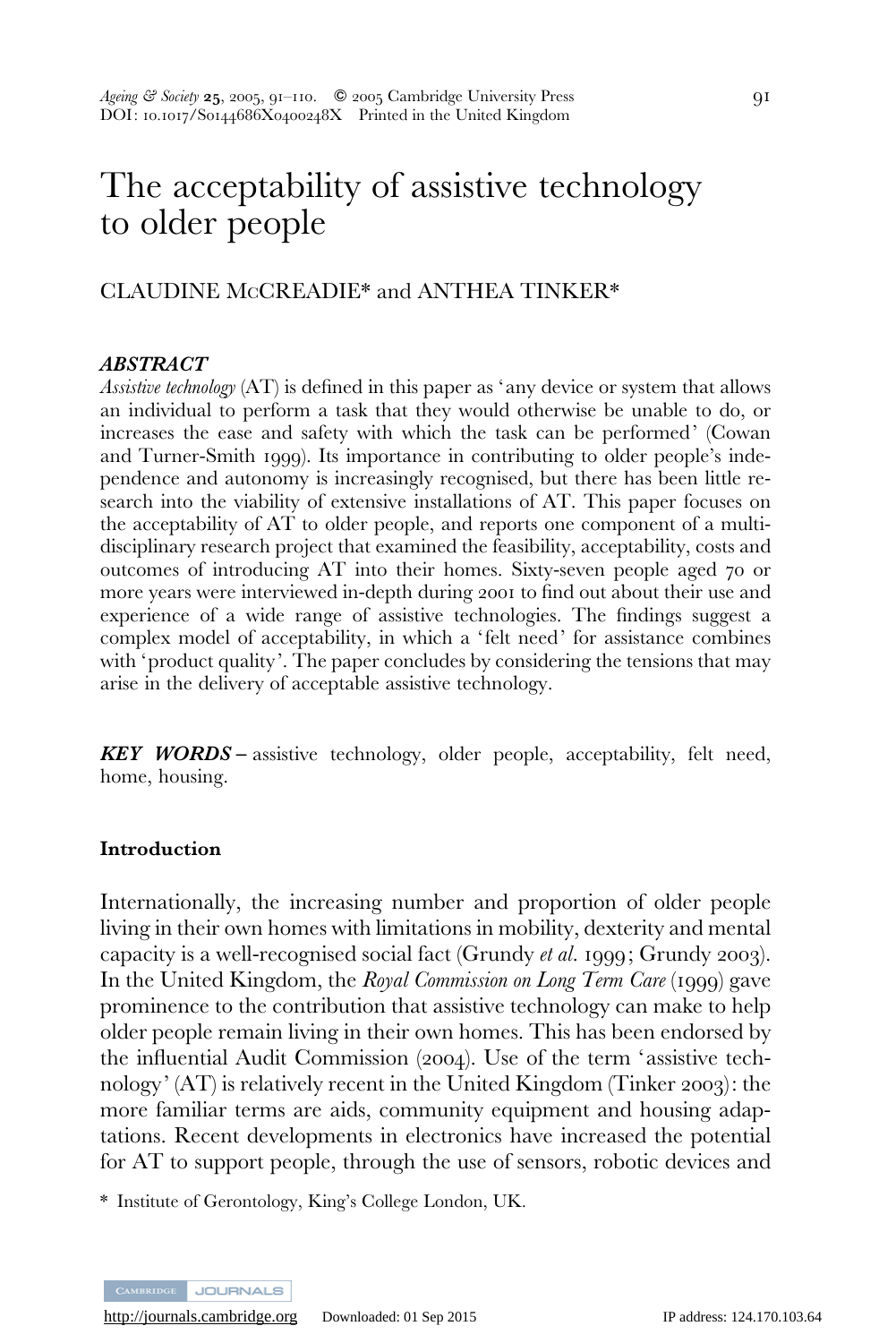remote control devices (Gann, Barlow and Venables 1999; Gann et al. 2000; Fisk 2003). Home-networking (or 'smart' technology) makes it possible to activate these and other household items from a remote computer (Pragnell, Spence and Moore 2000). Currently, there is considerable discussion about the scope for extending medical care in the home through remote monitoring or consultations by tele-communications (Severs 1999; Tang, Curry and Gann 2000; Tetley, Hanson and Clarke 2000; Brownsell, Bradley and Porteus 2003; Fisk 2003). In the United Kingdom, there is a developing policy vision about how the different components of AT might fit together in private housing (Tinker 2003; Audit Commission 2004).

The research reported in this paper addressed a question of crucial importance in any debate about the role of  $AT - how$  acceptable is it to the user ? The question was one component of a larger, multi-disciplinary project which investigated the feasibility, costs and outcomes of introducing AT into the existing homes of older people (Tinker *et al.* 2004).<sup>1</sup> This paper reports on the findings from in-depth interviews with 67 people aged 70 or more years in England and Scotland about their use and experience of diverse AT. In the light of the findings, we propose a model for understanding the acceptability of AT to older people in terms of the interaction of users, housing and the technology. This paper focuses on users and housing, and concludes with a discussion of the possible tensions around the extensive use of AT. The AT components are discussed in more detail in McCreadie (2004).

#### Defining assistive technology

Assistive technology was defined in the research as 'any device or system that allows an individual to perform a task that they would otherwise be unable to do, or increases the ease and safety with which the task can be performed' (Cowan and Turner-Smith 1999). This definition embraces services and interventions provided by various professions and organisations and with different funding sources. Many in Britain have been separately provided, namely community equipment, housing adaptations, community and other alarms and 'smart' technology, except when prescribed and commissioned by occupational therapists. The definition also embodies a ' social model' of disability, which recognises that older people's disability arises from the interaction between their physical and mental capacities and the environment, especially their housing. The value of the social model of disability to the circumstances of older people is increasingly recognised (Askham 2001; Heywood 2001; Heywood, Oldman and Means 2002). As Oldman (2002) wrote, 'the message is never so compelling as in the case of housing … the house, its steps and stairs, its too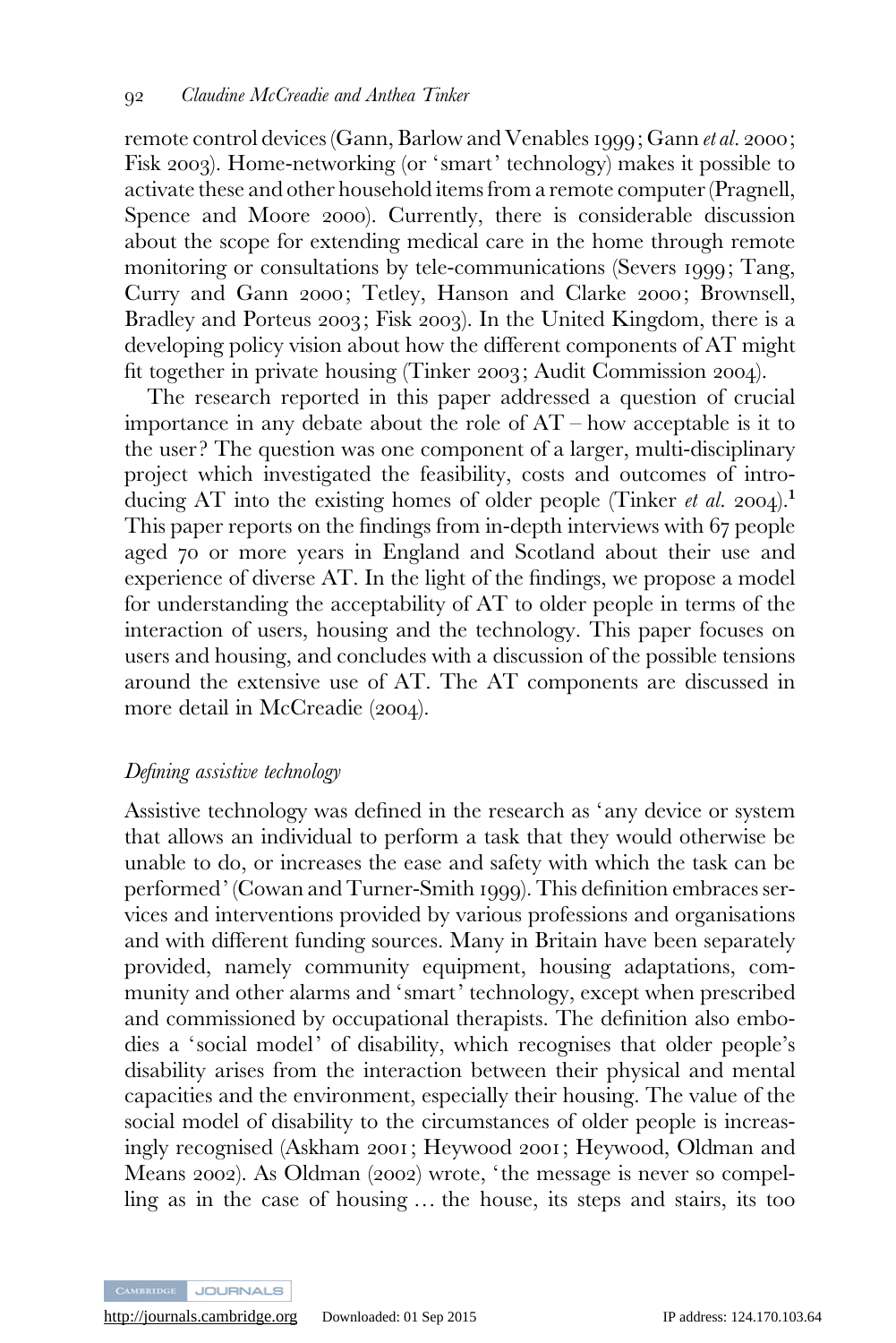narrow doors, its overall standardised design, its lack of space and much else besides creates the disability'. Several British studies have clearly borne this out (Frain and Carr 1996; Hanson 2001; Kellaher 2001), as have others in Finland and the United States (Mann et al. 1994; Gitlin et al. 2001; Teikari, Sipilainen and Kylmaaho 1998), while Hanson (2001) has reversed the normal ascription of the problem to the person with the term 'architectural disability'.

#### Perspectives on older people's use of assistive technology

Assistive technology (AT) has the potential to narrow the gap between an individual's capacity and their environment, and therefore to make it easier for people to remain in their existing accommodation. The extent to which AT can narrow the gap depends on older people's willingness to use it, which in turn depends on several complex factors: the needs that people perceive, among which safety may be the most important (Mann et al. 1994; Zimmer and Chappell 1999; Wielandt and Strong 2000; Roelands et al. 2002); the perceived usefulness of the AT (Czaja and Barr 1989; Hartke, Prohaska and Furner 1998; Chamberlain et al. 2001); and whether the individual feels that use of the device either supports or undermines their sense of personal identity (Gitlin, Luborsky and Schemm 1998). The heterogeneity of older people and the diversity of their living circumstances mean that individual preferences will play a strong part in people's attitudes.

Recent American research has shown that AT has considerable potential as at least a partial substitute for various social and health-care interventions (Verbrugge, Rennert and Madans 1997; Agree 1999; Agree and Freedman 2001; Hoenig, Taylor and Sloan 2001). This is not to say that technology should dominate the care and treatment that people receive, but that there is scope to increase choice and to facilitate many routine everyday tasks, whether undertaken alone or with another's help. A Belgian study of attitudes to AT use among older users found that the highest scoring attitude item was that, 'assistive devices are a good solution to certain problems' (Roelands et al. 2002).

Studies of outcomes have used various approaches (Heaton and Bamford 2001). Those focusing on users generally outline the positive benefits of AT in terms of quality of life, safety and the ease of performing everyday tasks (Heywood 2001; Bamford 2001), although a recent paper by Agree and Freedman (2003) that reported a secondary analysis of mobility-aids data questioned these benefits. Users particularly value the independence given to them by showers, stair-lifts and downstairs toilets (Heywood 2001). There are also preventive benefits, which are likely to result in reduced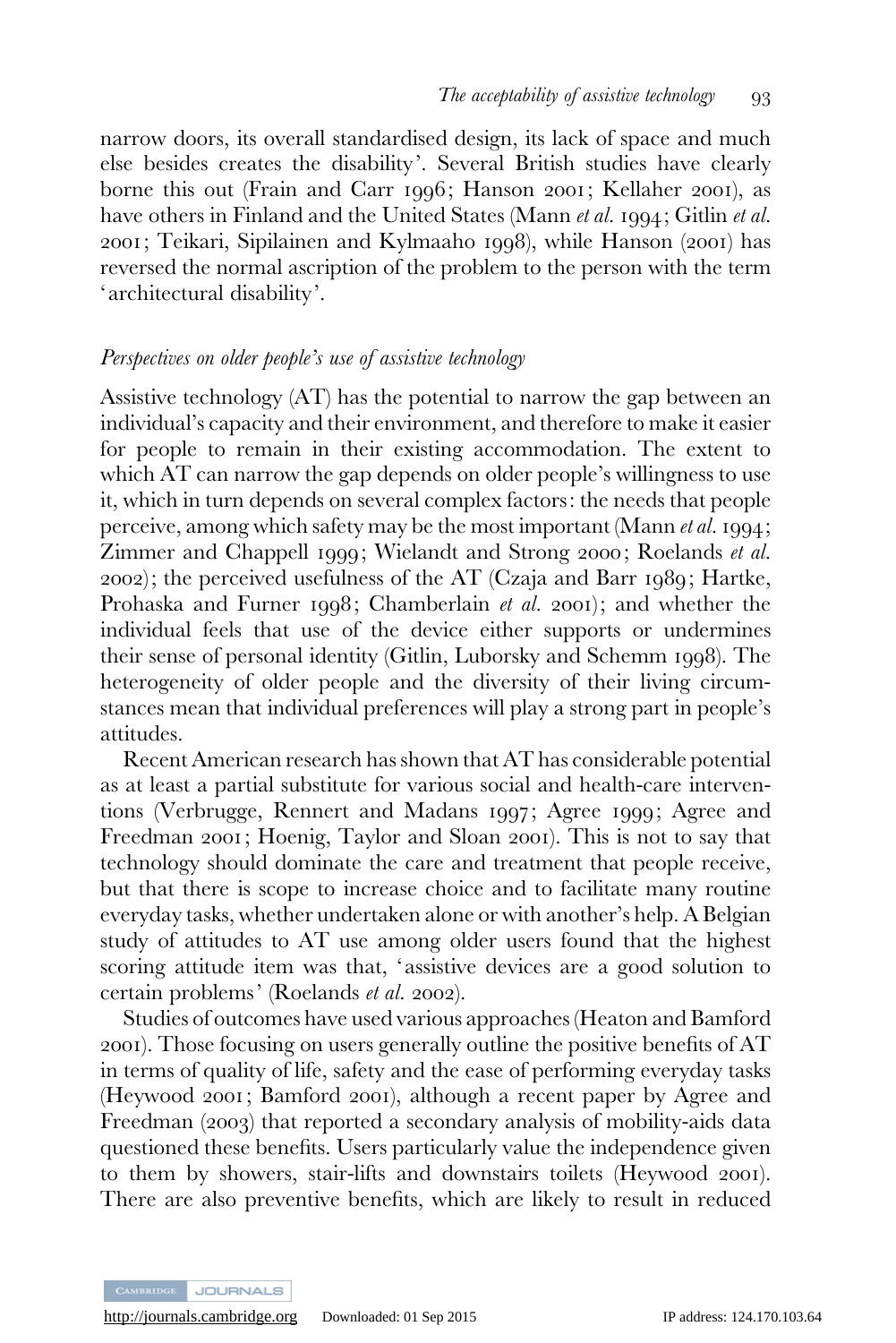|                                                                                                                                                                                                                                                                                                                                                                                                                                                                           | Level of disability                |                  |                  |                                    |  |
|---------------------------------------------------------------------------------------------------------------------------------------------------------------------------------------------------------------------------------------------------------------------------------------------------------------------------------------------------------------------------------------------------------------------------------------------------------------------------|------------------------------------|------------------|------------------|------------------------------------|--|
|                                                                                                                                                                                                                                                                                                                                                                                                                                                                           |                                    | Moderate         |                  | Severe                             |  |
| Type of assistive technology                                                                                                                                                                                                                                                                                                                                                                                                                                              | User<br>$\frac{0}{0}$ <sup>1</sup> | Need<br>$\%^{2}$ | User<br>$\%^{1}$ | Need<br>$\frac{0}{0}$ <sup>2</sup> |  |
| <b>Mobility aids:</b> including wheelchairs, walking sticks, crutches,<br>walking frames, trolleys.                                                                                                                                                                                                                                                                                                                                                                       | 55                                 | 5                | 78               | 10                                 |  |
| Vision aids: including guide dog, white cane, magnifying glass,<br>Braille equipment, writing frame, frame for telephone, talking-<br>book machine/cassette recorder, audile/tactile measuring<br>device, sonic aid, ordinary stick, low-vision aid.                                                                                                                                                                                                                      | 4 <sub>I</sub>                     | 9                | 38               | 9                                  |  |
| Hearing aids: including hearing aid, adaptor<br>for telephone, adaptor for TV, adaptor for radio, flashing<br>light for telephone, flashing light for door, flashing alarm<br>clock, pointer board, typewriter.                                                                                                                                                                                                                                                           | 2I                                 | H                | 23               | 10                                 |  |
| <b>Furniture or daily living aids:</b> including bed-hoist, bed poles<br>and ladders, cradle for bed clothes, orthopaedic mattress,<br>ripple mattress, sheepskin mattress, other special bed or<br>bedding, commode, sani-chair, toilet hoist, other aids to<br>toileting, bath seat, bath hoist, non-slip mat, other aids to<br>bathing, environmental controls, $e.g.$ possum, special chair.                                                                          | 28                                 | 12               | 51               | 17                                 |  |
| Gadgets or small aids: including special crockery, special cutlery,<br>special utensils (e.g. potato peeler, tin opener), tap turner/<br>special taps, special door handles, pick-up aid, dressing aids,<br>electric toothbrush, gadget to summon help.                                                                                                                                                                                                                   | 19                                 | 9                | 33               | 14                                 |  |
| <b>Adaptations to accommodation:</b> including ramps outside instead<br>of steps, handrails outside, ramps inside instead of steps, hand<br>rails inside, doors alerted for better access, $e.g.$ widened, stair-<br>lift, other alterations for better access, fitted furniture altered<br>$(e.g. \, shelves, \,cup. \, codes, \,code), \, new \, \,bathroom \, or \, to \, let$<br>added, shower installed, bath grab-rail installed, door<br>answering/opening system. | 28                                 | IQ               | 45               | 28                                 |  |
| <b>Sample size</b> (unweighted base)                                                                                                                                                                                                                                                                                                                                                                                                                                      |                                    | 1,234            |                  | 551                                |  |

 $T A B L E I$ . Percentage using assistive technology and reporting need for  $AT$  by severity of disability, people aged 65 or more years in Great Britain

Source: Special tabulation by Gerontology Data Service, Institute of Gerontology, King's College London from Disability Follow-Up to the 1996/7 Great Britain Family Resources Survey. Notes: 1. Percentage of group who have AT devices installed. 2. Percentage with an unmet need for AT.

demands on health and social care services and reduced admissions to hospital and other communal care settings (Mann *et al.* 1999).

#### Use of assistive technology in the United Kingdom

The use of most kinds of AT increases with both the severity of disability and age (McCafferty 1994; Edwards and Jones 1998; Martin, Meltzer and Elliott 1988). Table 1 indicates the extent to which several kinds of AT were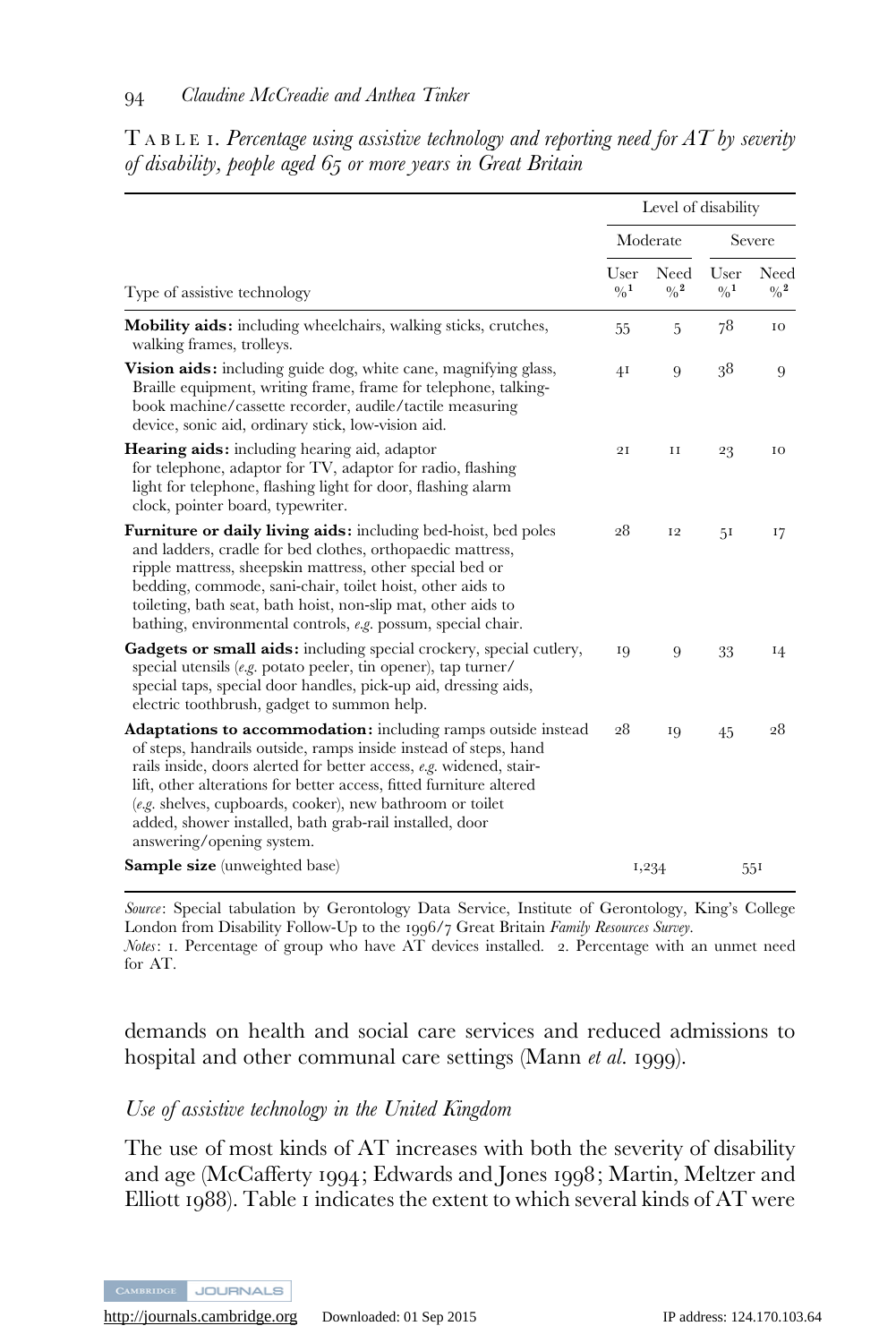used by respondents with moderate or severe disability to the Great Britain 1996/7 Family Resources Survey 'Disability' follow-up (Grundy et al. 1999). Among those with moderate disabilities, the most commonly used assistive technologies were aids to mobility and vision. For those with severe disabilities, furniture, daily-living aids and housing adaptations came second to mobility aids. At both levels of disability, there were unmet needs for all types of AT, but the highest levels of unmet need were related to housing adaptations.

It has been estimated that there are around 1.3 million social alarms in the United Kingdom, mainly but not exclusively installed by housing providers (Laing and Buisson 2000; Fisk 2003). Social alarms 'can be defined as devices (with or without some intelligence) located in the home, which, when activated, facilitate communication with a responder and the sending of information relevant to the user's well-being' (Fisk 2003: 4). Changes in technology, particularly in sensors, have now increased considerably the scope for monitoring people's movements around the home and for detecting environmental hazards, such as water overflow or carbon monoxide leaks. Room thermostats, smoke detectors and passive infrared devices (e.g. to switch on an outside light) are commonplace. Over two-thirds of occupied dwellings in England in 1996 had a smoke alarm, but only seven per cent of these were hard-wired; and the government has urged local authorities to provide smoke alarms in all their properties (Department for Transport, Local Government and the Regions (DTLR) 2001). New types of alarm are being tried in several older people's housing schemes (Matthews and Mackenzie 2000; Curry, Tinoco and Wardle 2003; Fisk 2003; Audit Commission 2004).

#### The study

#### Study setting and sample selection

This paper reports the findings of an opinion survey using a semi-structured questionnaire of the acceptability of AT among a purposive sample of 67 people aged 70 or more years living in the community in England and Scotland. A purposive sample was drawn because, to our knowledge, no sampling frame of older people in receipt of AT living in the community is available. The fieldwork took place in 2001 in conjunction with 10 housing partners – five local authority housing departments and five registered social landlords (RSLs).<sup>2</sup> The RSLs included two large and one small generalist provider, one large specialist provider for older people, and one small housing association that specialised in innovative AT. The local authorities were chosen to reflect different types of area (rural, inner city,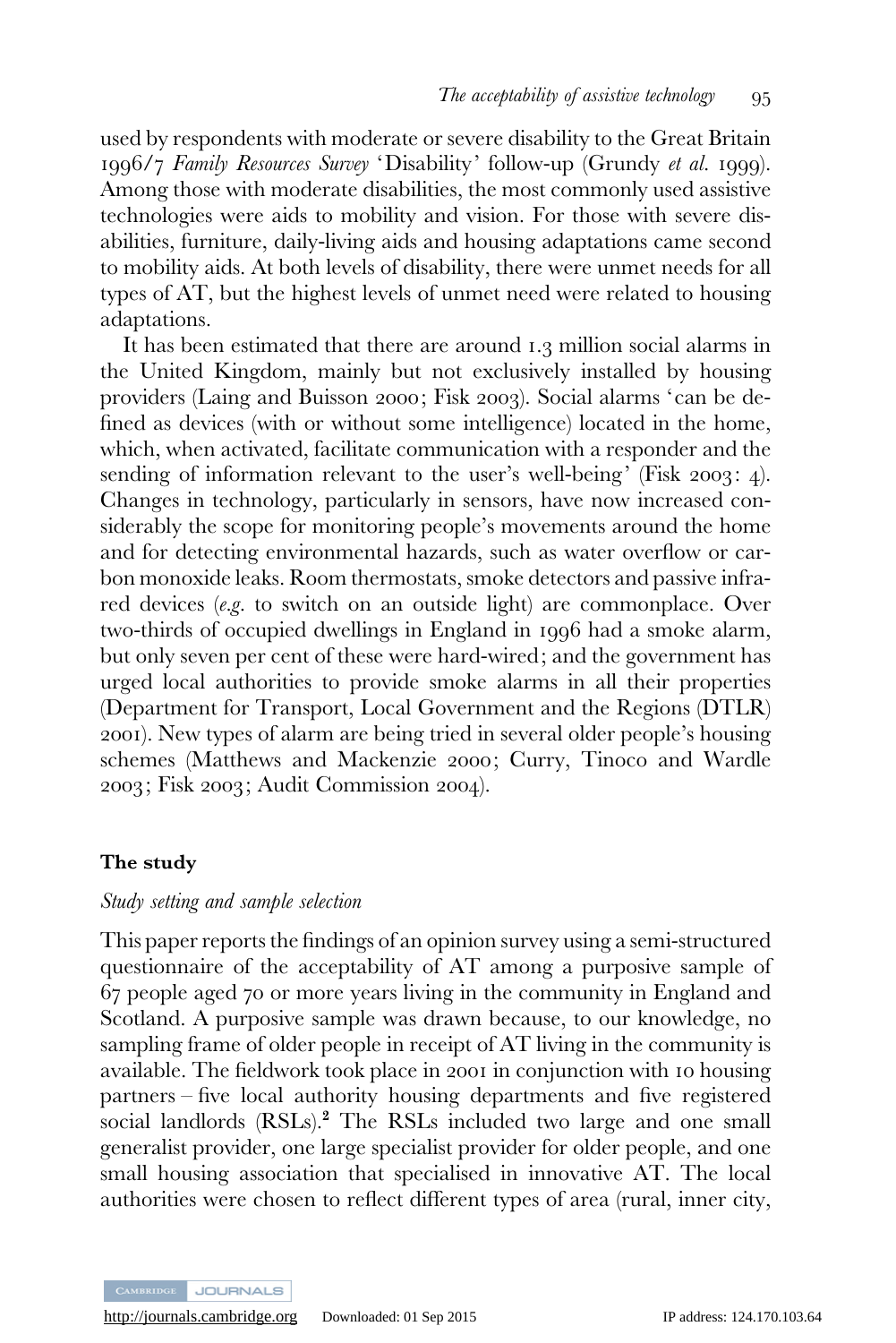| Housing provider                                | Questionnaires<br>sent | Returns    | Eligible<br>interviews |  |
|-------------------------------------------------|------------------------|------------|------------------------|--|
| Registered Social Landlords <sup>1</sup>        |                        |            |                        |  |
| Large specialist, North of England <sup>2</sup> |                        |            |                        |  |
| Small specialist, Scotland <sup>2</sup>         |                        | 5          | 5                      |  |
| Large generalist, NW England                    | 40                     | $22(55\%)$ |                        |  |
| Small generalist, SW England                    | 40                     | 25(63%)    | 8                      |  |
| Large generalist, London <sup>3</sup>           |                        | 12         | 8                      |  |
| Total                                           | 80                     | 59         | 35                     |  |
| <b>Local Authorities</b>                        |                        |            |                        |  |
| South England                                   | 40                     | 25(63%)    | 8                      |  |
| Inner London                                    | 40                     | $18(45\%)$ | 8                      |  |
| West Midlands                                   | 40                     | 25(63%)    | 8                      |  |
| East Midlands                                   | 40                     | $24(60\%)$ | 8                      |  |
| Total                                           | 160                    | 92(58%)    | 32                     |  |
| Grand total                                     | 240                    | 151        | 67                     |  |

 $T A B L E 2$ . Housing partners and response rates

Note: 1. A generalist RSL provides housing for all age groups. A specialist RSL provides housing for particular groups in the population, e.g. older people, or people with a special need. 2. Tenants selected because they had 'high tech' assistive technologies installed. 3. Purposively-selected respondents.

suburban and coastal) but all had forward-looking housing policies for older people. One local authority partner in the south of England was unable in the end to assist with this part of the research. All the respondents lived therefore in social rented housing – a form of tenure that in 1996 accommodated around one-third of people aged 70 or more years in the United Kingdom (Matheson and Summerfield 1999: Table 1.15).

The target was to interview in each area eight respondents who received some form of AT, including innovative items like video door-entry systems, fall detectors and environmental alarms other than smoke detectors. People with dementia, and participants in any specially-funded innovative AT project were excluded. Four of the local authorities and two of the RSLs held lists of people by date of birth and the year of a housing adaptation, and these were used as the local sampling frame to select 40 tenants. Systematic sampling was used, with replacements to increase the diversity of AT installations. The tenants were sent a screening questionnaire that included questions about AT in their home and their age, gender, type of housing, living arrangements, vision and functional capacity (questions on stair climbing, using a bath or shower).

The response rates to the screening questionnaire are shown in Table 2. Eight respondents were recruited from the returned screening questionnaires to include a range of AT, ages, gender, types of housing, extent and types of disability, and those living alone or with others. One RSL in London did not have a recording system that allowed them to distinguish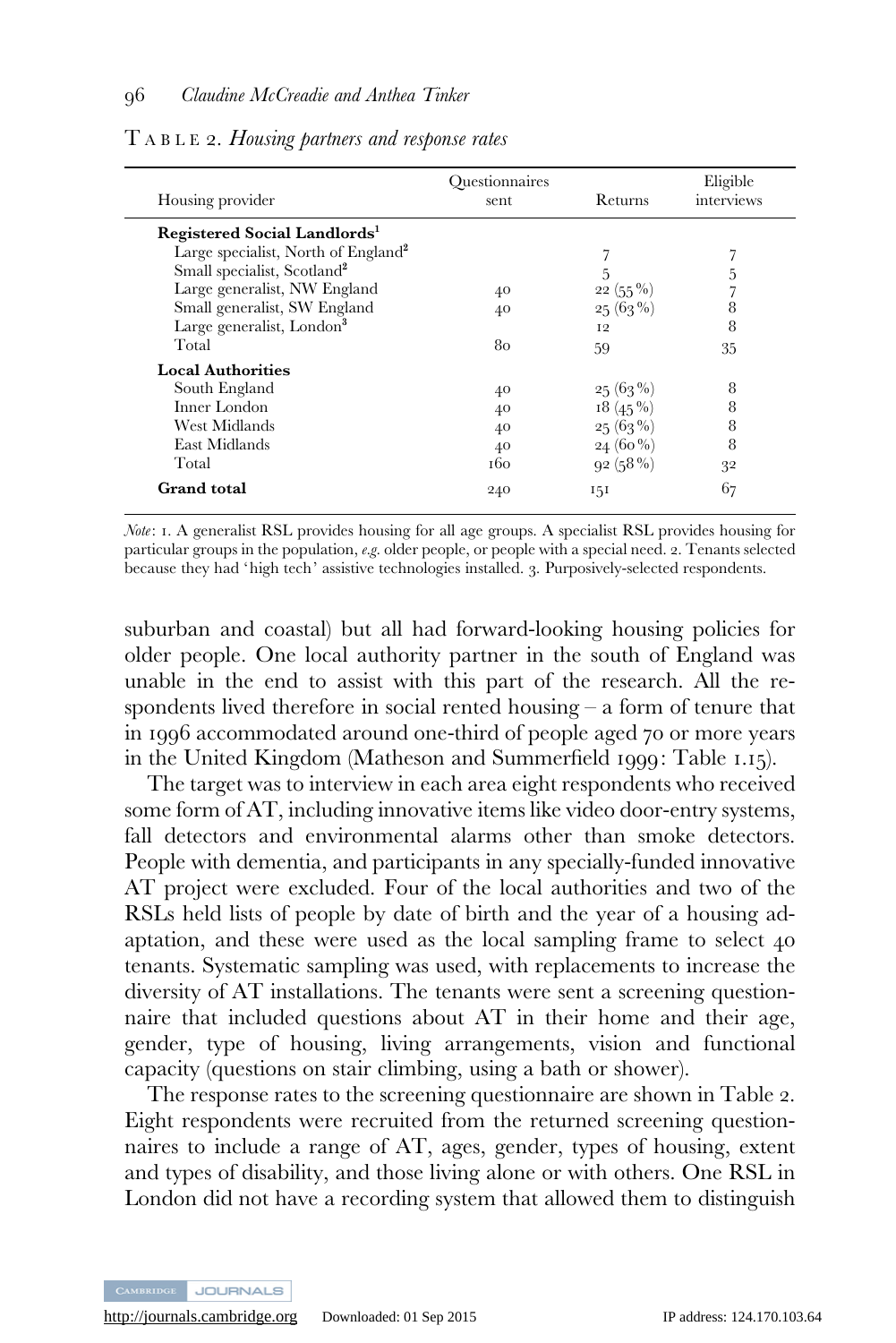which tenants aged 70 or more years had received a housing adaptation during the past two years. This RSL selected the respondents for interview following a brief from the researchers. The large specialist housing provider invited the researchers to focus on the installation of innovative AT in a sheltered housing scheme, and the housing manager selected the tenants for interview, again following the brief. The final housing partner was invited to participate in the research because it was committed to the installation of the latest AT. It transpired, however, that this had almost entirely been installed to help tenants with dementia (not included in the study) or younger tenants. The provider was able to recruit one tenant living in their specialist accommodation, and approached a neighbouring local authority with an active programme of AT installation to arrange interviews with five tenants who met the age inclusion criterion.

#### The interviews

In total, 67 eligible in-depth interviews were conducted and tape-recorded in people's own homes. The semi-structured interview schedule had three main sections: background, the nature and severity of disabilities, and the assistive technology. The AT section covered: entry and movement; baths and lavatories; communication, safety and alarms (which included telephones, door entry phones, and social and environmental alarms); electrical devices; and other devices (including lever-taps and colour-contrast decoration). The questionnaire employed open-ended questions to investigate the respondent's use and experience of AT, including their experience of the installation, servicing and repairs. The disability section focused on functional capacity and drew on the EasyCare assessment system that covers the 'activities of daily living' (ADL) (using stairs, bathing and getting dressed), the 'instrumental activities of daily living' (IADL) (housework, meal preparation, going shopping), and using the telephone (Sheffield Institute for Studies on Ageing 1997–9). Shopping and meal preparation have been identified as particularly important for older people in maintaining a sense of independence (Godfrey and Callaghan 2000). Sight and hearing were also included. Use of this instrument enabled an approximate score of disability to be derived from the respondents' self-reports.

#### Data analysis

The data on respondent characteristics and on AT was coded and analysed, and the interview scripts were transcribed in full. The responses were initially categorised by type of AT, e.g. lifts (vertical and stair), showers (over-bath and level-access), social-alarms, smoke-detectors, grab-rails, and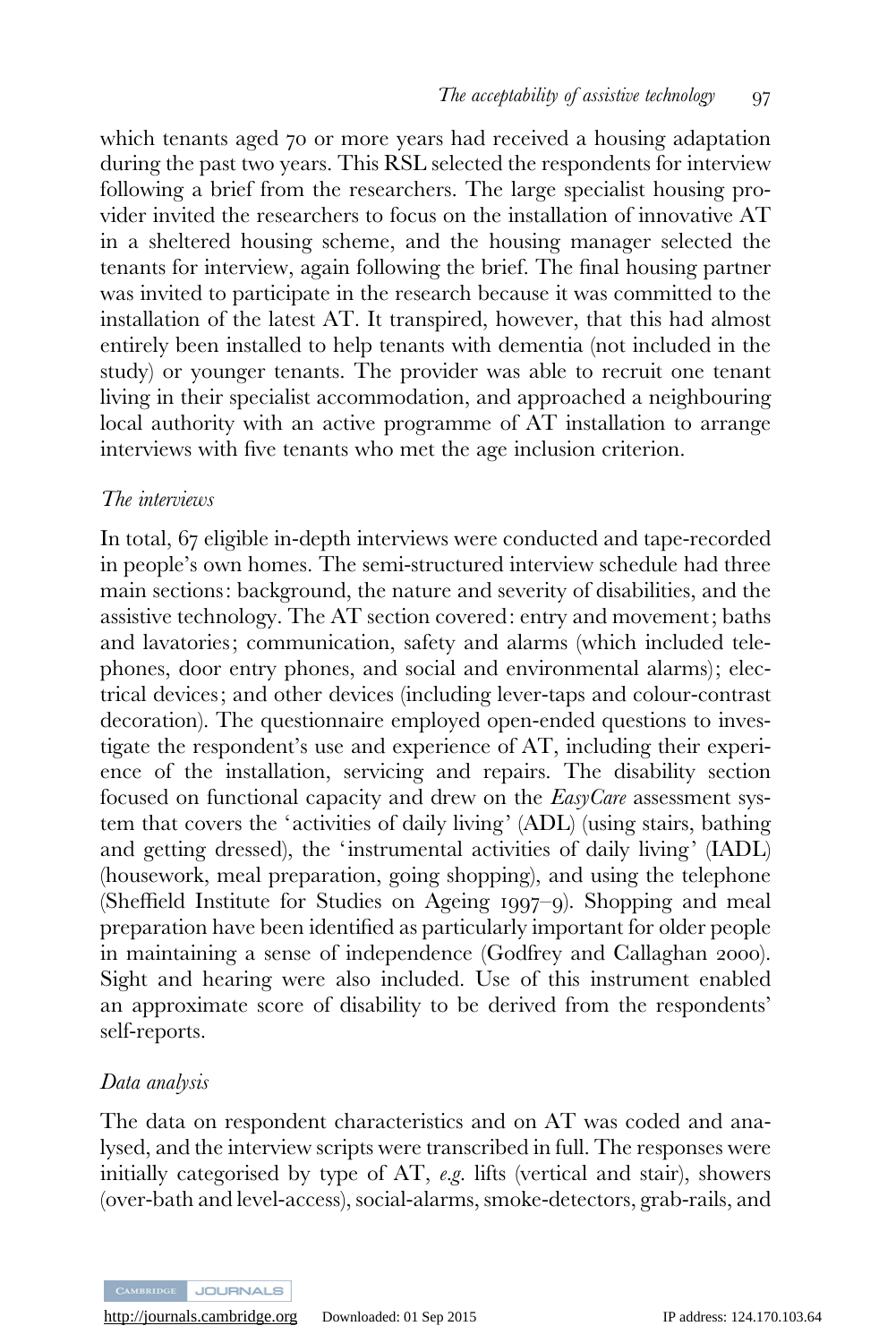door-entry systems. For each type of AT, the following were addressed: use, benefits, problems, installation, information and training, servicing and repair, user views and recommendations. The responses were also analysed by the respondents' housing, disability, living arrangements, informal and formal support and their views about managing their independence. Detailed reports were written about each housing provider. The results were then interpreted and, building on the literature review, used to develop a model for explaining the acceptability of AT.

#### Results

#### Respondents' characteristics

Of the 67 respondents, 33 were aged 70–79 years, and 34 were older (with five aged 90 or more years). The age range was from 70 to 97 years; fourfifths of the respondents were women; and 52 lived on their own, including all those aged 90 or more years. Seven people aged in the seventies, and four in the eighties, lived with their spouse. Only four lived with other family members, and just one in a three-generation household. The age and gender profiles of tenants in the different areas were similar. As to their housing, 39 lived in flats or maisonettes (12 on the ground floor), and the remainder were equally divided between houses and bungalows. Those living in houses concentrated in three of the local authorities, while the respondents living in bungalows concentrated in accommodation provided by the two large generalist RSLs. Most respondents were in touch with their family, and their relatives generally offered social contacts and considerable support, particularly with shopping, housework, outings and room-decoration. In several instances, grandchildren played an active role. In a minority of cases, children or grandchildren offered substantial personal-care assistance. Few respondents received formal care, but most were 'managing' with or without their family helpers but with very little assistive or telecare technology.

On the basis of the EasyCare assessment, approximately one-half of the respondents were classified as having 'moderate' disabilities, about onequarter 'mild' and one-quarter ' severe' disabilities. All three categories embraced, however, various severities of disability and therefore only approximated the individual's functional health and capacity. There was little variation by the different housing partners. The respondents suffered from various disabling conditions, but by far the most common was arthritis: it was reported by 30 of the 67 respondents, in line with the national prevalence. Few respondents had been disabled throughout their life. The respondents were stoical when talking about their pain and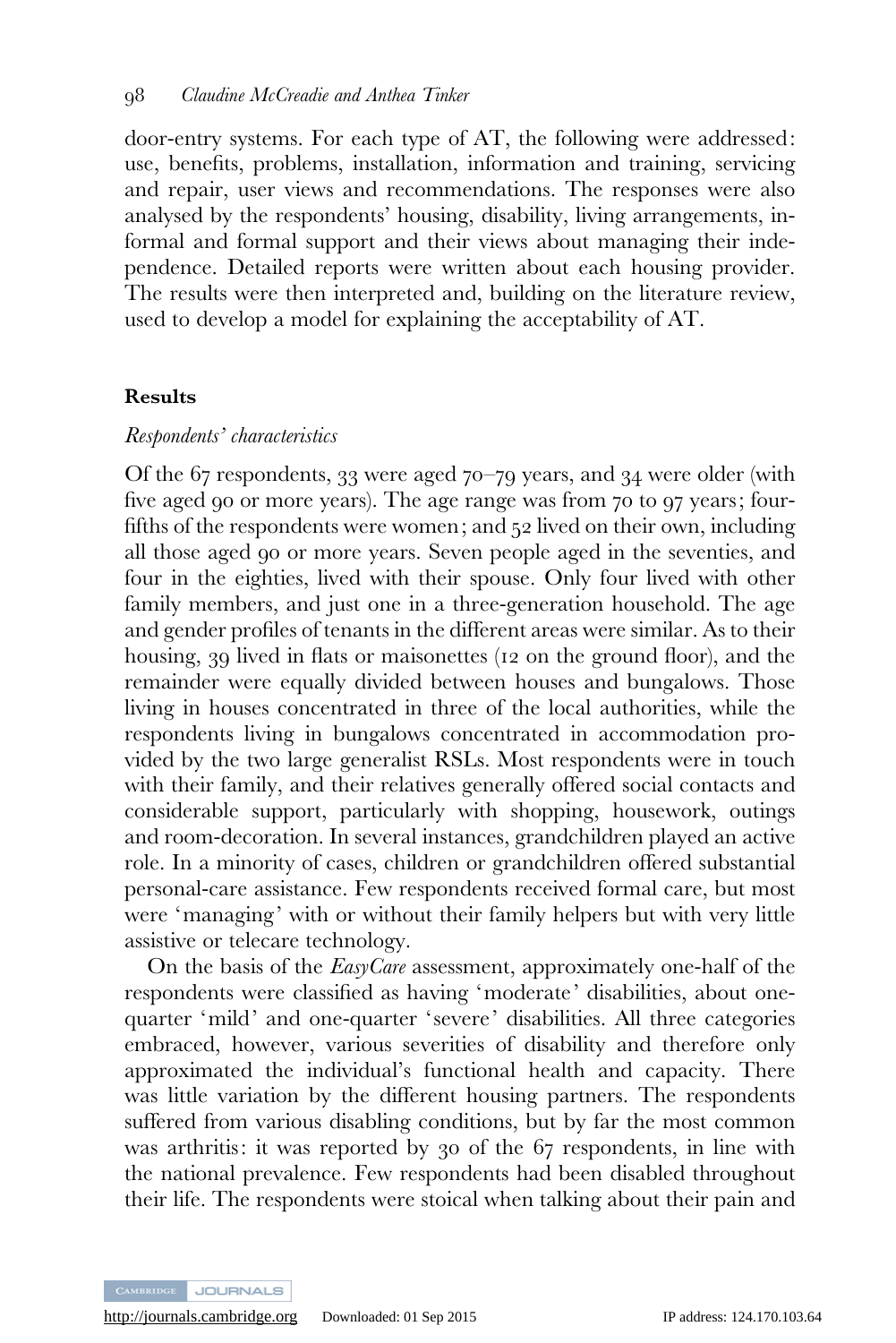| Assistive technology           | .N | $\%$ | Assistive technology | $\mathcal{N}$  | $\%$           |
|--------------------------------|----|------|----------------------|----------------|----------------|
| Telephone                      | 64 | 95   | Level-access shower  | 2I             | 3 <sup>I</sup> |
| Remote control                 | 64 | 95   | Over-bath shower     | 2I             | 3 <sup>I</sup> |
| Smoke detector                 | 57 | 85   | Wheelchair           | 19             | 28             |
| Grab-rails inside              | 54 | 81   | Walking frame        | 16             | 24             |
| Social alarm                   | 48 | 72   | Low-access shower    | 14             | 2I             |
| Grab-rails/ramps outside       | 40 | 60   | Stair-lift           | 8              | 12             |
| Walking-stick                  | 36 | 54   | Environmental alarms | 6              | 9              |
| Electric plugs/sockets changed | 30 | 45   | Additional lighting  | 4              | 6              |
| Door entry phones              | 29 | 43   | Mobile hoist         | $\mathfrak{D}$ | 3              |
| with video                     | 8  | 12   | Overhead-track hoist |                |                |
| Raised lavatory seat/frame     | 27 | 42   | Sample size          |                |                |
|                                |    |      |                      |                |                |

T ABLE 3. Assistive technology devices installed in the respondents' homes

Notes: No respondents had any remote control device except for a television set. No respondents had their own personal computer, although one household had one.

disability, but invariably had to surmount everyday physical and psychological difficulties. As Mrs Bennett, aged 90 years, said: 'The arthritis is in all my fingers … I have a hearing aid … but some people don't speak up and I can't hear a word they say. … I can't carry anything now either. You know I'm getting a bit weak in the body I think' (chuckling).<sup>3</sup> Over and again, people stressed that they wanted to manage and cope for themselves, even at the cost of increased pain or a lower quality of life. The following quotation typifies the remarks that were made during the interviews:

I had two ladies from home-help come to see me this morning. 'We're very worried about you', one said, so I replied, 'Well don't be. Let me lead my own life. Don't keep on to me'. I'm not being facetious, and I'm not being obstructive, but I do my own meals, and I do my cleaning. … I do this room one morning, the passage the next day, and the bedroom the next. … I hang on my frame and just go around. But, you see, if I don't do these things I'll vegetate, wouldn't I ? And I've been active all of my life. (Mr Castle, aged 87 years)

#### Ownership of assistive technology

The forms of assistive technology examined in this research were both specialist items – grab-rails, walking-sticks, wheelchairs, stair-lifts, hoists and social alarms – and standard items that have specific 'assistive' applications – remote controls, showers, telephones, door-entry phones, smoke-detectors and other forms of environmental alarm (Table 3). The most common AT device, included because of its immense importance for social life and participation, was the telephone, and running very close to it, remote-control for a television set. Smoke-detectors and indoor grab-rails were used by more than 80 per cent of the respondents, and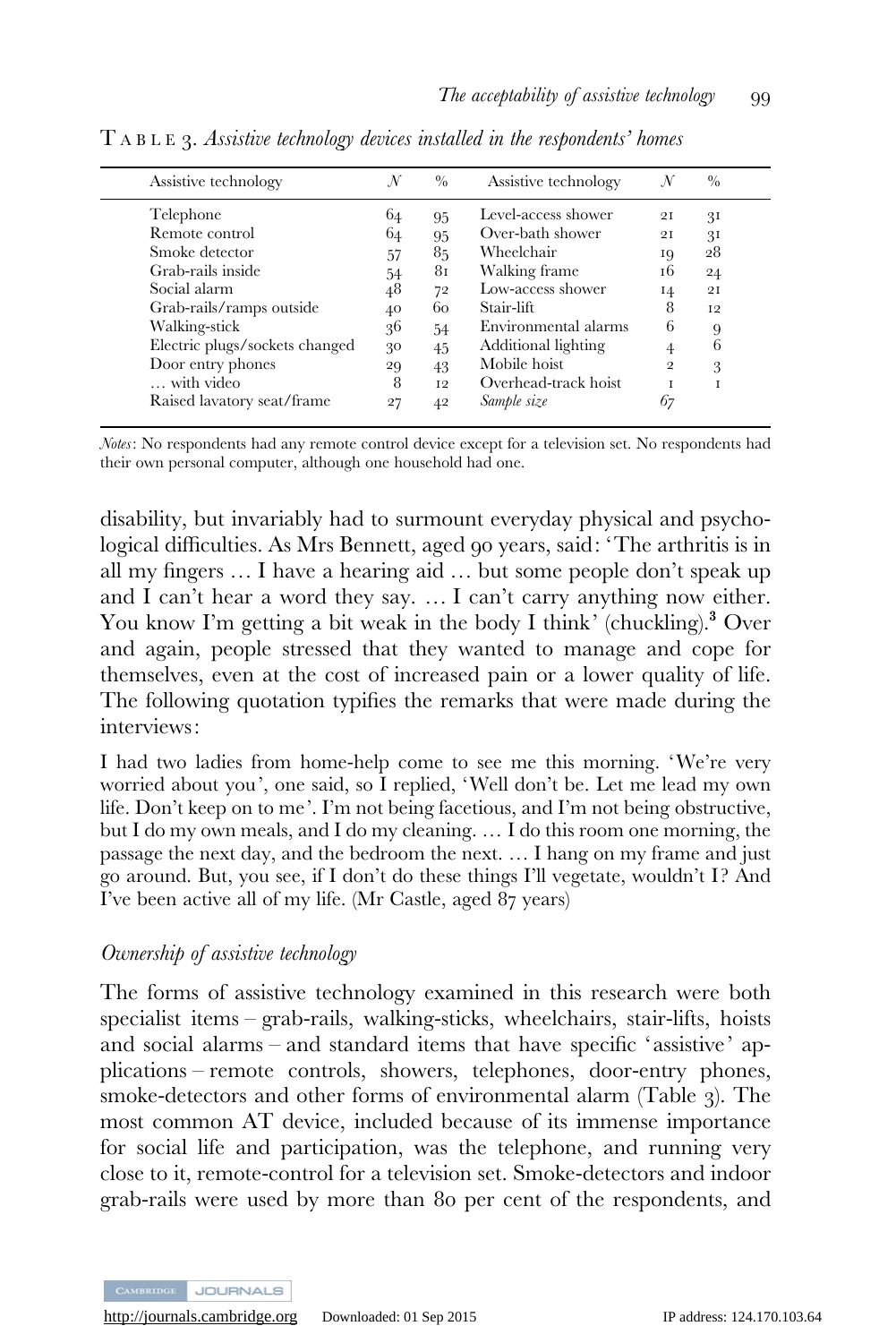

Figure 1. A model of the acceptability of assistive technology.

social-alarms by more than 70 per cent. One-half of the respondents used walking-sticks, one-quarter used walking frames, and one-quarter wheelchairs. Eighty per cent of the respondents had a shower of some kind, and nearly one-half had a door-entry phone, reflecting the large number that lived in blocks of flats. About one-in-eight had stair-lifts, and 50 per cent of those who lived in houses. Despite the special effort to include the more recent innovative technology, only a very few respondents had the latest electronic devices.

## A model for understanding the acceptability of  $AT$  to older people

Our analysis of the interview data and review of previous research leads us to propose the model outlined in Figure 1 of the acceptability of AT to older people. It suggests that the acceptability of AT depends on the interactions between a 'felt need' for assistance, the recognition of 'product quality' – the efficiency, reliability, simplicity and safety of the technology or device, and its availability and cost. 'Felt need' depends on several user characteristics, the housing type and design, and the interaction of these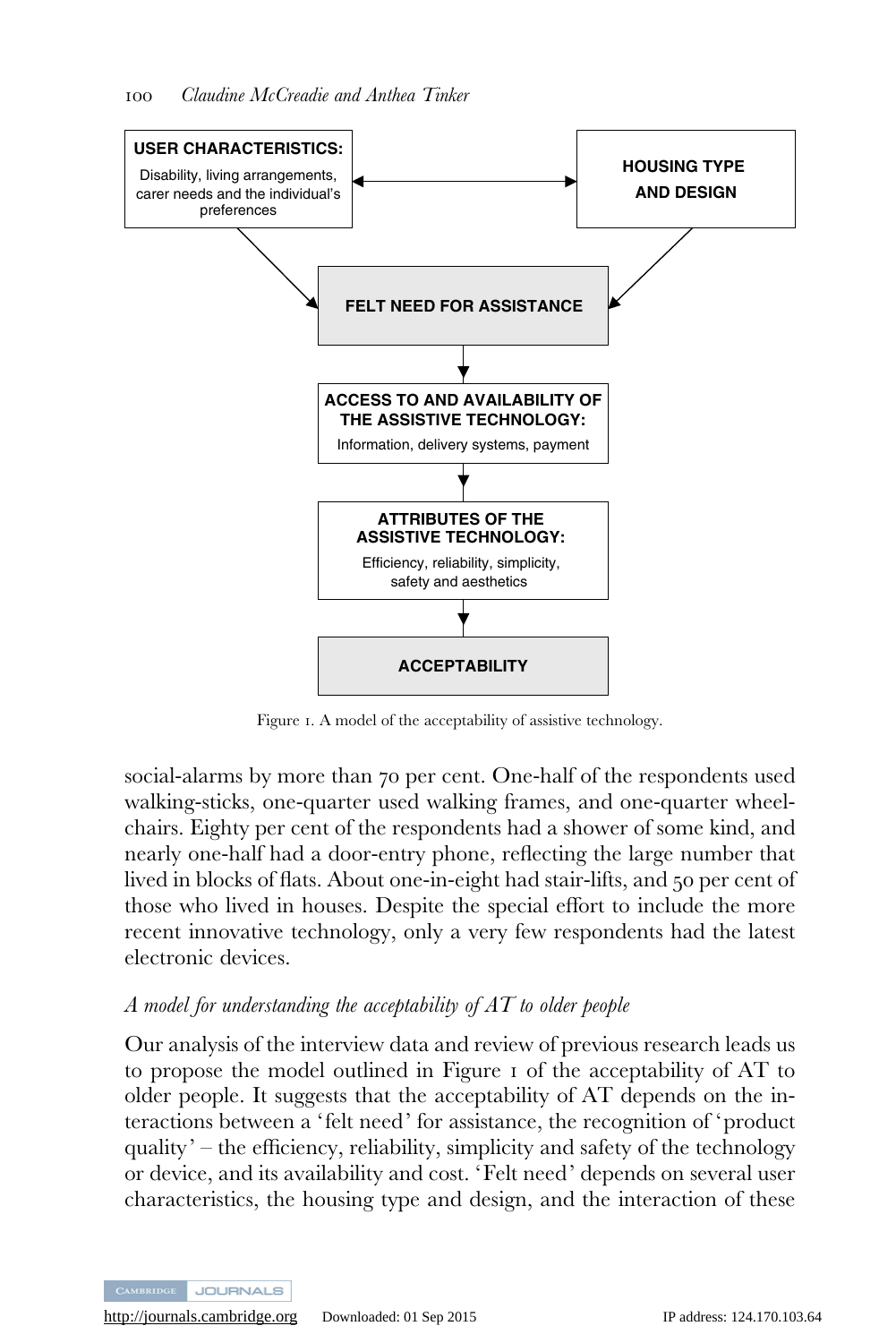variables. Four user attributes were found particularly relevant: the older person's disability, their living arrangements, care needs, and their personal motivations and preferences.

## The older person's disability

Much of the assistive technology that the respondents used was to accomplish everyday tasks. For example, they needed grab-rails to help them get up and down steps or to manage in their bathroom, or a stair-rail to go up and down staircases. The AT helped them to bridge the gaps between the limitations imposed by their disability and environments and the everyday activities and tasks that they wanted to perform. Stair-lifts, bed-levers, level-access showers, raised lavatory-seats and social-alarms were all cited as essential to their everyday routines. Effective AT can often ameliorate sensory disabilities. Mrs Fisher, who had a severe hearing impairment, had a portable device that amplified the sound and also flashed when the door-bell rang: she recommended it warmly. Mrs Stephens had a magnifier that enabled her independently to read text on a TV screen. As she said:

[The magnifier] changed my life, because I don't know what I would have done without it: I just wouldn't have been able to read anything at all. My daughter comes in once or twice a week. She reads all my mail; she does all my correspondence; she fills all my forms and that sort of thing. As far as reading anything is concerned, no way.

## Living arrangements and family support

The respondents' living arrangements influenced both the forms of help that they required with practical everyday living tasks and their social needs for safety and company. For many of the married couples, there was a strong element of reciprocity, as summed up by Mrs Armour in the phrase: ' I'm his leg and he's my memory', and by Mr Bernard's daughter, 'We're the alarms'. But whether they lived alone or with others, the respondents retained a strong desire to manage for themselves. So the fact of having someone available to help did not stop them wanting to be independent, in whatever ways they could be. As was pointed out to us several times, a co-resident cannot always be there at the moment when they are needed.

## Carer needs

In a few cases, the respondent was the carer of someone with severe disabilities and the installed assistive technology made a great difference to them. Mr Black cared for his wife, aged 81 years, who had had a severe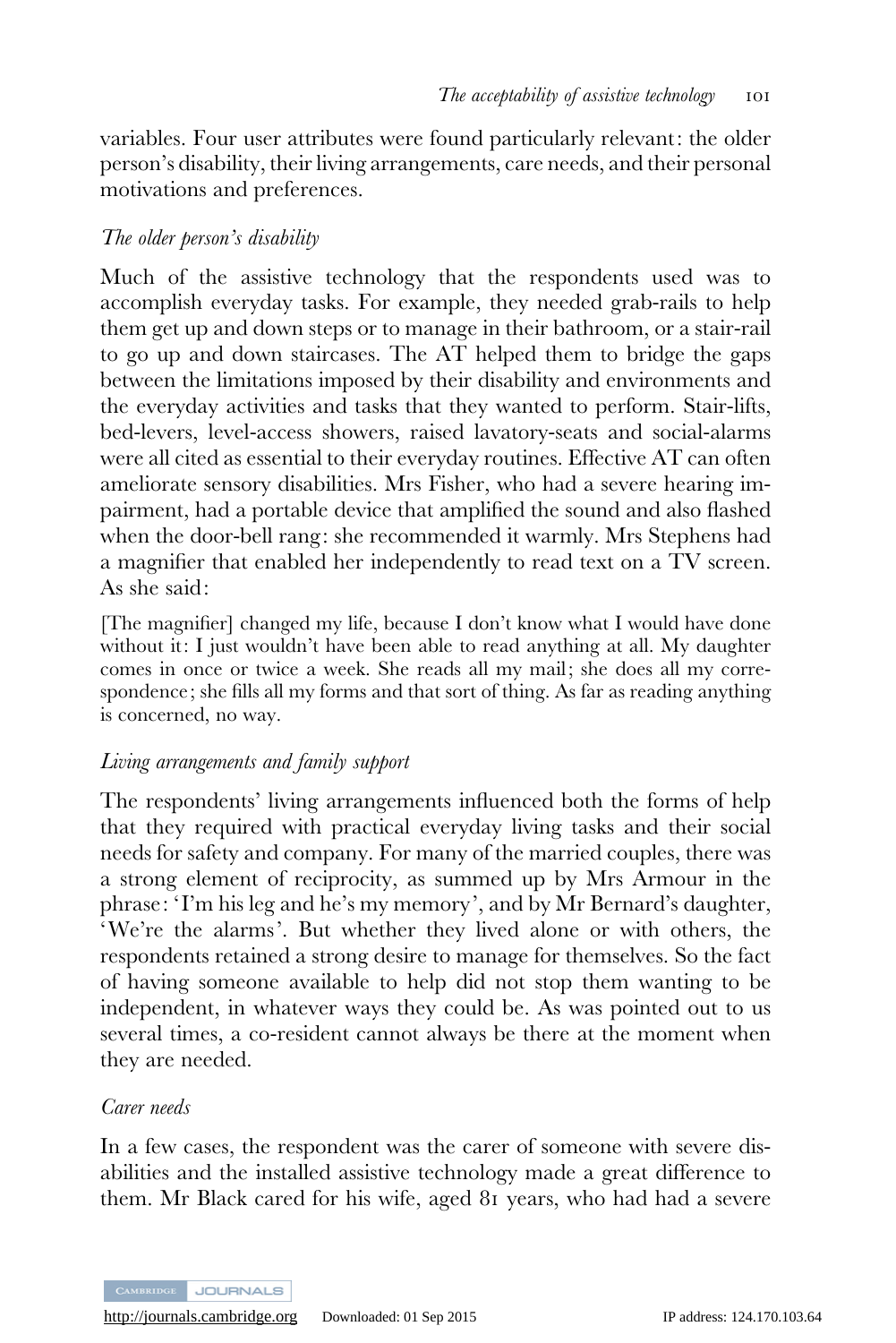stroke and was paralysed from the neck down. He had been greatly helped by the use of a portable hoist and a vertical lift. Mrs English cared for her wheelchair-bound mother, who had severe Alzheimer's disease complicated by strokes that affected both mobility and vision. They lived in a new purpose-built bungalow where Mrs English appreciated the very easy access and the plugs and light switches at wheelchair-accessible heights. As she explained, 'This house is adapted for a handicapped person, so it's marvellous: you can go straight out with the wheelchair both back and front, which is – oh it's fantastic!'

## Personal motivations and preferences

Although there was impressive unanimity among the respondents about managing and coping, as expected there were also marked differences in how individuals responded to their situations. As recognised by the proponents of ' successful ageing' (Baltes and Carstensen 1996), people have different ways of adjusting, and this affects their perceptions of the advantages and utility of AT. So there were examples of people not liking or using AT, because they did not feel a need for it. Wearing or not wearing pendant social-alarms illustrated very well the extent to which a person felt the need for the technological assistance. As one respondent said:

Yes, I haven't got it round my neck now. It's in the bedroom. I don't go outside into the garden without it. … I don't feel too bad today, but if I don't feel so good I put it on. And at night-time, it's just at the side of the pillow, so it's right there. It's in the bedroom now [at] the side of the bed. I haven't used it. (Mrs Irving, aged 84 years)

## Factors relating to housing type, design, location and facilities

The users' attributes interacted with their type of housing, for some experienced more 'architectural disability' than others. Many had general accessibility problems such as: difficulties in entering or leaving at either the front or the back of the house because of steep steps or paths; moving around inside the house, particularly for people with wheelchairs; getting upstairs and downstairs; and opening and closing windows. Some people lived in first-floor flats or maisonettes without a lift, so that even if they could manage quite well inside, they had difficulties entering and leaving their house. Difficulties with stairs were cited as a reason for moving to other accommodation. Of the eight respondents who lived on their own in a two-storey property (including one ground-floor maisonette), seven suffered from arthritis, some severely. In three cases stair-lifts had been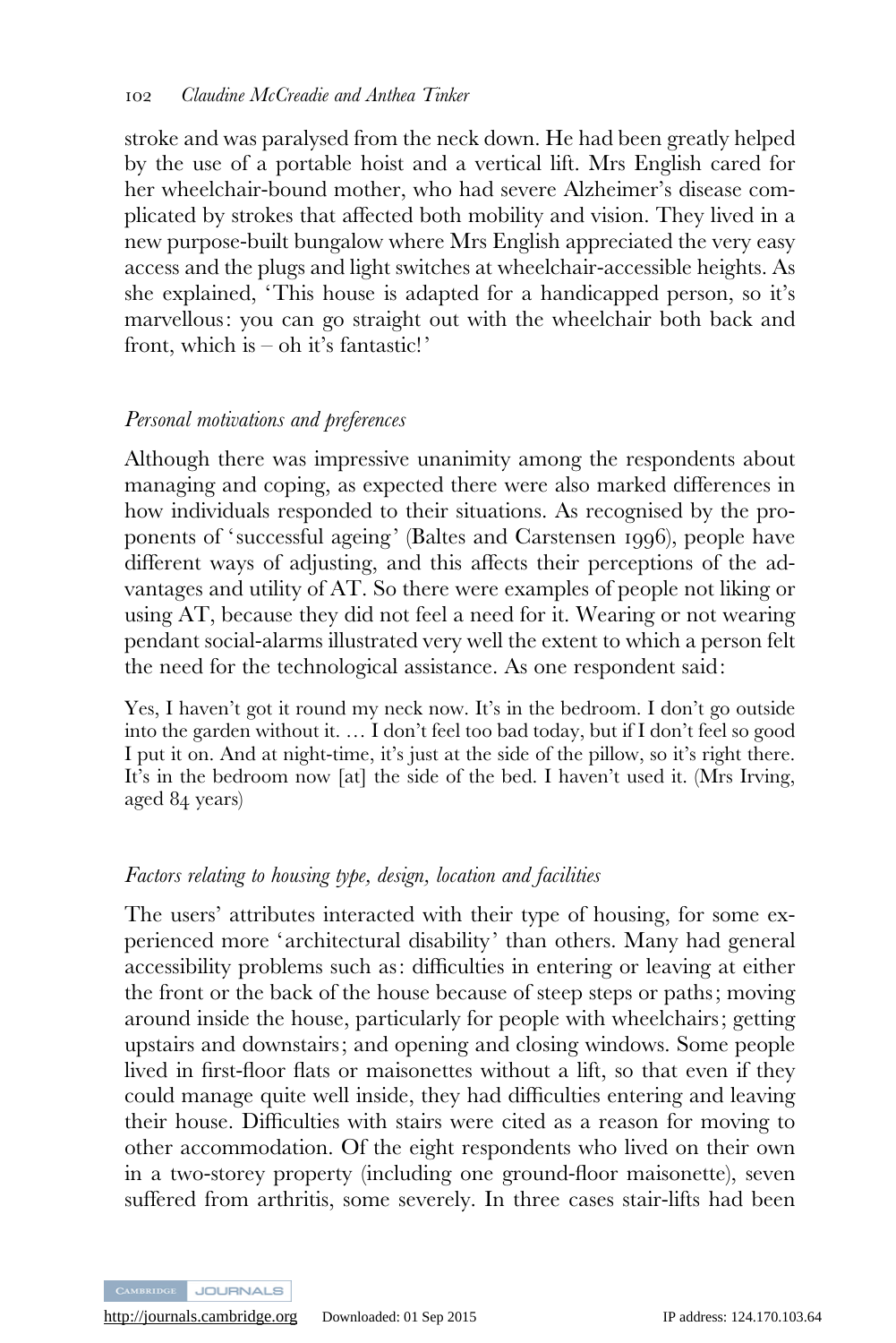installed, and in two cases the tenants were awaiting the installation. In the other three cases, tenants were managing valiantly.

Interestingly, such housing limitations emerged during the interviews that focused on the installation of the latest alarms. While the latest devices addressed many of the respondents' safety needs, they did nothing to meet their mobility needs. For example, swivel-seats for baths had been provided for two respondents, but both were uneasy about using them. Mrs Stephens was 80 years of age and lived alone in a first-floor flat that is reached by four flights of five stairs and to which she had moved two years earlier. She suffered from arthritis and macular degeneration, but while she had plenty of AT to address her visual disability, mainly from the Royal National Institute for the Blind, almost none addressed her mobility problems from arthritis. Although there were rails on the stairs to her flat, there were none on the landings or at the entry to the block. Of the 19 respondents who used a wheelchair, seven were dependent upon them indoors. Although some had made creative adaptations, several commented on the difficulties of managing with a wheelchair and the damage caused to the paintwork. There were also difficulties for people in opening and going through doors. Wheelchair storage was also a problem: in most cases, even for those who only used them outside, they were stored in a bedroom, living room or hallway. Recently designed accommodation was generally more accessible, which the tenants explicitly appreciated. Mrs Nottage, aged in the eighties, lived alone in a specially designed older person's bungalow, to which she had moved three years earlier. The helpful design features included level access at the front door, a ramp into the garden, extra door locks, passive infrared lights for the porch and garden, wide internal doors and level thresholds.

These factors combined to generate a felt need for assistance. People wanted to do things for themselves, but how they chose to manage differed according to their disability, their housing situation and their personal preferences. They had their own view of their capacities in relation to their 'goals' and to their environment – which included varying degrees of help and support from family, neighbours and, in a few cases, from formal sources.

#### Assistive technology must work properly, reliably and safely

A 'felt need' was however only one element in the acceptability of AT, another was attributes of the AT itself, the most important being that it worked properly, reliably and safely (McCreadie 2003). Stair-lifts that had broken down, alarms that went off by mistake, shower chairs that felt slippery, grab-rails that wobbled or were in the wrong place, smoke-alarms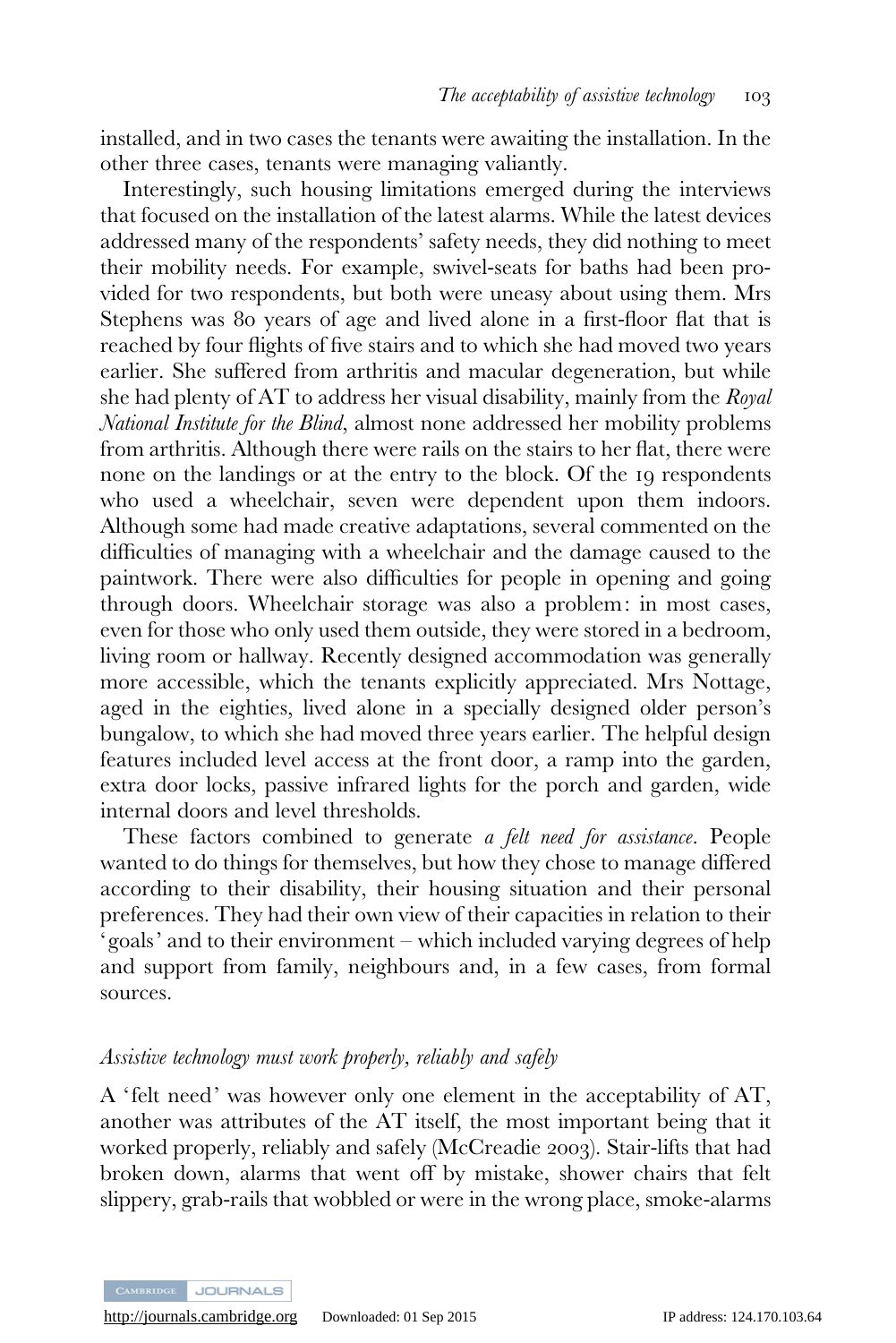that went off as soon as the toast burnt, and intrusive wiring – these kinds of things the respondents criticised. On the other hand, they praised highly stair-lifts that worked, showers that had level and low access and were simple to step into and out from and were simple to operate, alarms that worked reliably, and various devices that assisted with hearing and vision.

#### Access to assistive technology

The final element of the model concerns people's capacity to access AT. This was not a focus of the research but its importance became clear during the interviews. Mediating the relationship between the user and the product is a system or, in some cases, a market. Access to AT depends on information and on contacts with suppliers, which for most AT for most people, are housing, health and social care services, and on payment. Felt need may also be affected by these factors, since someone may cope heroically and not feel they need help because they have no idea that such help is available.

#### Conclusions

The underlying premises of this study were that housing-related needs are central to the role of assistive technologies and that there has been no systematic investigation of their scope in existing as opposed to new properties. A large component of the research was the examination of the feasibility of introducing a package of assistive technologies, prescribed to meet closely the needs of seven hypothetical users at two points in time, into a wide range of extant properties in the 10 study areas. The broad conclusions are that most properties can accommodate most kinds of AT, but that the greater the individual's needs and the more building work required, the more variable the costs by type of property. It is at this point that the consideration of acceptability of AT to the individual becomes important.

The interview data suggested that the combination of individual need and the home environment creates a *felt need* for help: the individual feels that they need help. Some respondents were managing bravely in difficult circumstances but did not see themselves as needing help. None were technophobic but they made essentially pragmatic judgements. If the AT was straightforward, reliable and met a need, respondents were positive. The attitudes to stair-lifts, level-access showers, social-alarms, smoke detectors, lever taps, door openers, grab-rails and remote controls for TV/ video were overwhelmingly constructive. Newer devices, such as door entry systems with video, movement sensors, remote controls and, in one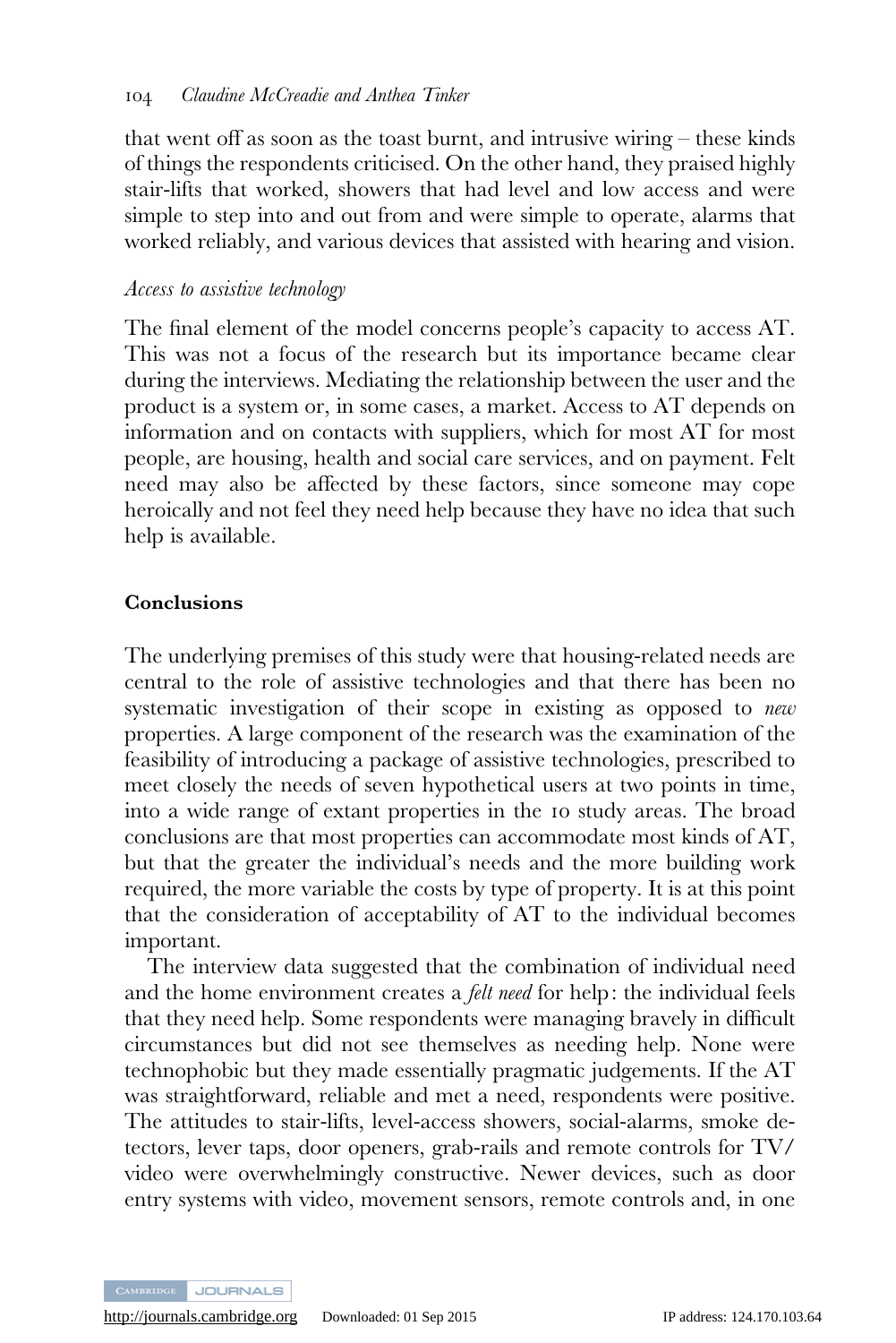case, an automated window opener, were judged similarly. The number of positive comments far outweighed the negative comments about the failures of AT to work properly. Mrs Joyce, 86 years old, suffered severe visual and hearing impairment, was exceptionally vocal and articulate about technology and said that she was 'full of ideas'. Chronological age appeared far less important than people's 'felt need'.

It appeared that most respondents would have benefited from more AT. All 67 respondents were sufficiently disabled to have qualified for some housing adaptation, yet none had a comprehensive AT package. Apart from those who had been purposively selected for inclusion in the research, none had fall or movement detectors, window opening mechanisms, or flashing telephones. Although door-entry systems were common in communal blocks of flats, only one respondent (again selected) had a door opening mechanism for her private house. Yet, relative to the cost of housing adaptations, these items are not expensive. Many respondents lacked simple items like extra grab-rails or adequate lighting for steps and stairs. On the other hand, there were several examples of people with the more innovative devices but without housing adaptations to facilitate access or to enable them to bathe safely.

These paradoxical situations point to the danger of being carried away by smart-home technology without commensurate attention to the resident's mobility restrictions. There was considerable variation among the partner local authorities, and the position of tenants of RSLs was complicated. Leaving aside the complicated issues about the supply and funding of AT, and assuming that the current promotional policies succeed, our findings about the multiple and subtle influences on AT acceptability suggest that caution would be wise before embracing the large claims about its ability to increase independent living in private homes.

Three tensions arising from the current claims for AT can be identified. The first is the disparity between objectively- or professionally-assessed and 'felt' need. For beneficial outcomes to be experienced, older people have to be party to decisions about the provision and installation of AT in the home. The research evinced older people's capacity to articulate their needs. The model emphasises that there are not only diverse needs, but also variable interpretations of comparable needs by different individuals. In this respect, it challenges the introduction of comprehensive packages of AT without individual user assessment: the assessment of 'objective' need has to be balanced by reference to the individual's perception of his or her own needs. This, in turn, requires individuals to have information about how AT might address those needs. This might usefully be provided in relation to the five areas of daily life that are important to older people: keeping clean and comfortable; enjoying a clean and orderly

<http://journals.cambridge.org> Downloaded: 01 Sep 2015 IP address: 124.170.103.64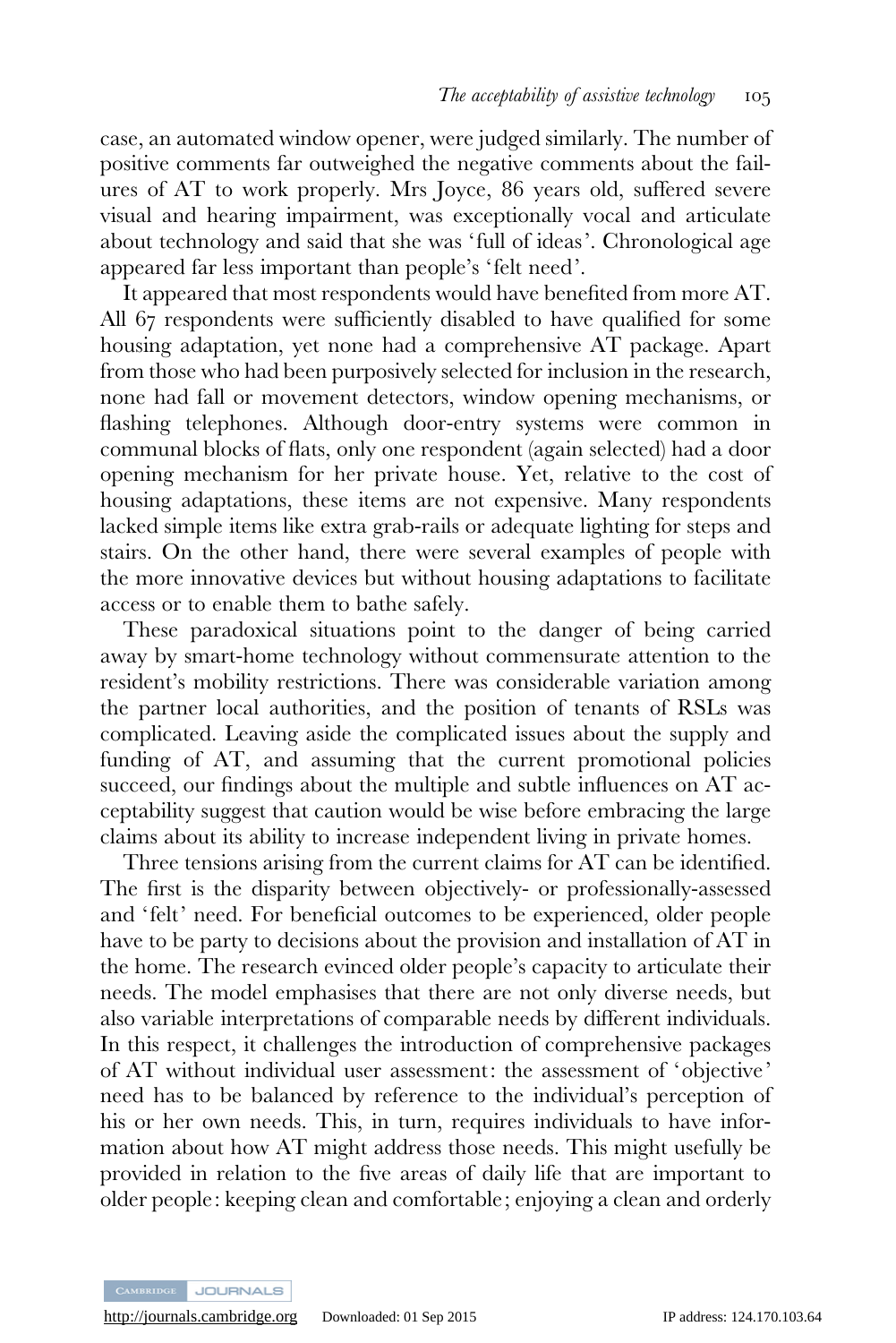environment; being safe; accessing social contact and company; and keeping active and alert (Qureshi and Henwood 2000).

The second caveat arises because the vast majority of respondents placed significant value on their home. Their accommodation expressed a strong sense of individuality, comfort and homeliness. Home, as Kellaher (2001) emphasised, is 'more, much more … than stairs and plumbing and the obstacles they can present to daily living'. Associations with the past, proximity to family or to long-established neighbours, familiarity, and a sense of being a part of neighbourhood life were all mentioned as conditioning people's views about moving. The acceptability of AT to an individual may depend on the extent to which it alters the character of their home. Some people may want to remain in their own home even though to do so it has to be altered substantially. Other people find, however, that the provision of AT requires unacceptably radical alterations, as when the property has to be converted to accommodate a wheelchair. The feasibility component of our research found that this sometimes meant changing the sizes, shapes and uses of rooms, e.g. the second bedroom had to become a bathroom. While such changes might be less unacceptable and life changing than having to move, very often the intrusion of AT alters subtly the individual's sense of their home environment. Respondents sometimes commented adversely on raised lavatory seats (which they were often keen to get rid of ) and plastic grab-rails. Certainly, many of the items that we observed were the antithesis of sensitive design: a more inclusive and creative approach might address some of these limitations (McCreadie 2004).

Finally, there is a caveat and potential tension about the substitution of AT for human support and help. It would be a gross distortion of our findings to conclude that AT can replace human contacts and support, which we do not believe. Important balances have to be struck between human and technical contributions to care. Technology however has the supreme advantage of 'emphasising strategies to reduce task demand' as opposed to the medical approach of 'improving capabilities' (Verbrugge, Rennert and Madans 1997). It has become clear from this research that the respondents endorsed the contribution that AT made in assisting them with everyday life activities and that AT promotes the independence that is so important to many older people with impairments.

#### Acknowledgements

The research reported in this paper was part of a larger study between 2000 and 2003 that was funded by the UK Engineering and Physical Sciences Research Council (Project GRN  $33218$ ) (Tinker *et al.* 2004). The study included an evaluation of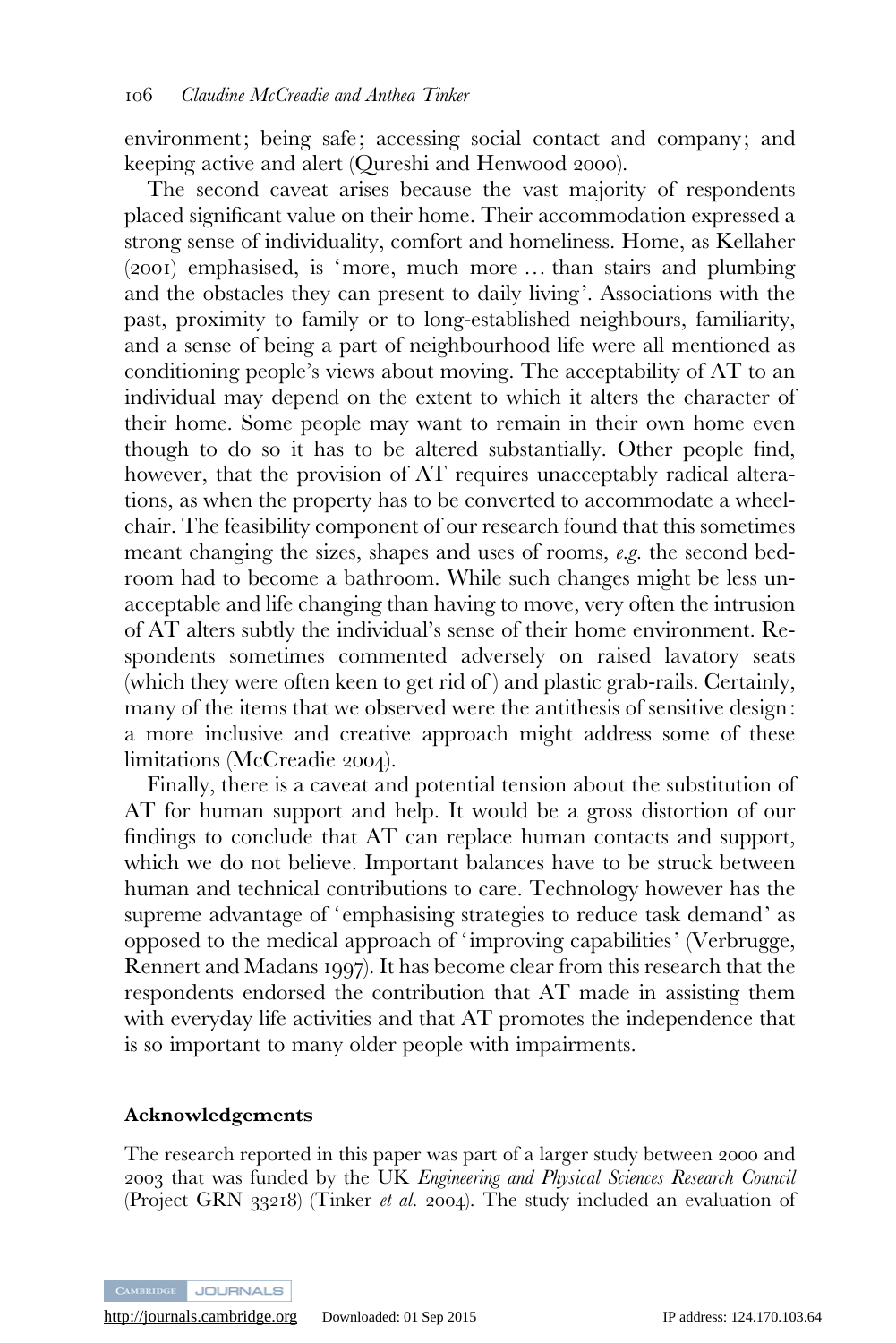assistive technology applications in The Netherlands (Tinker, McCreadie and Lansley 2003). The authors are grateful to their colleagues in the research team: Rachel Stuchbury, Gerontology Data Service, King's College London; Professor Keith Bright, Professor Peter Lansley, Sue Flanagan and Kate Goodacre, from the Research Group for Inclusive Environments, University of Reading; and Dr Alan Turner-Smith, Dr Donna Cowan and Alex Bialokoz, of the Centre of Rehabilitation Engineering at King's College London. We are also grateful to our colleague Dr Karen Glaser, for the valuable comments of two anonymous referees, and to the Editor for his constructive help and comments. Material from the Disability Follow-Up survey has been made available by the Office for National Statistics through the UK Data Archive. It is Crown Copyright and has been used with permission.

#### **NOTES**

- 1 The findings reported here are from a larger project, as described in the Acknowledgements.
- 2 Registered Social Landlord (RSL) is the recognised name for a social-housing landlord registered with and eligible for capital grants through *The Housing Corporation*, a nondepartmental UK government agency sponsored by the Office of the Deputy Prime Minister. RSLs are mostly housing associations but also trusts, co-operatives and companies, and are the main providers of new social housing in the United Kingdom (very little ' public' or local authority housing is now built). Some specialise in housing for special-needs groups including older people. All are run as businesses but do not trade for profit.
- 3 All names are fictitious.

#### References

- Agree, E. M. 1999. The influence of personal care and assistive devices on the measurement of disability. Social Science and Medicine, 48, 427-43.
- Agree, E. M. and Freedman, V. 2001. Incorporating assistive devices into communitybased long-term care: an analysis of the potential of substitution and supplementation. Journal of Aging and Health,  $12$ , 3, 426–50.
- Agree, E. M. and Freedman, V. 2003. A comparison of assistive technology and personal care in alleviating disability and unmet need. The Gerontologist, 43, 3, 335–44.
- Askham, J. 2001. The sociology of ageing. In Jacoby, R. and Oppenheimer, C. (eds), Psychiatry and the Elderly, 3rd edition. Oxford University Press, Oxford, 25-42.
- Audit Commission 2004. Assistive Technology: Independence and Well-Being 4. Audit Commission, London.
- Baltes, M. M. and Carstensen, L. L. 1996. The process of successful ageing. Ageing  $\mathcal{B}$  Society,  $16, 4, 397 - 422.$
- Bamford, C. 2001. Using postal questionnaires to collect outcomes information from users and carers. In Qureshi, H. (ed.), Outcomes in Social Care Practice. Social Policy Research Unit, University of York, York, 149–97.
- Brownsell, S., Bradley, D. and Porteus, J. 2003. Assistive Technology and Telecare: Forging Solutions for Independent Living. Policy, Bristol, Avon.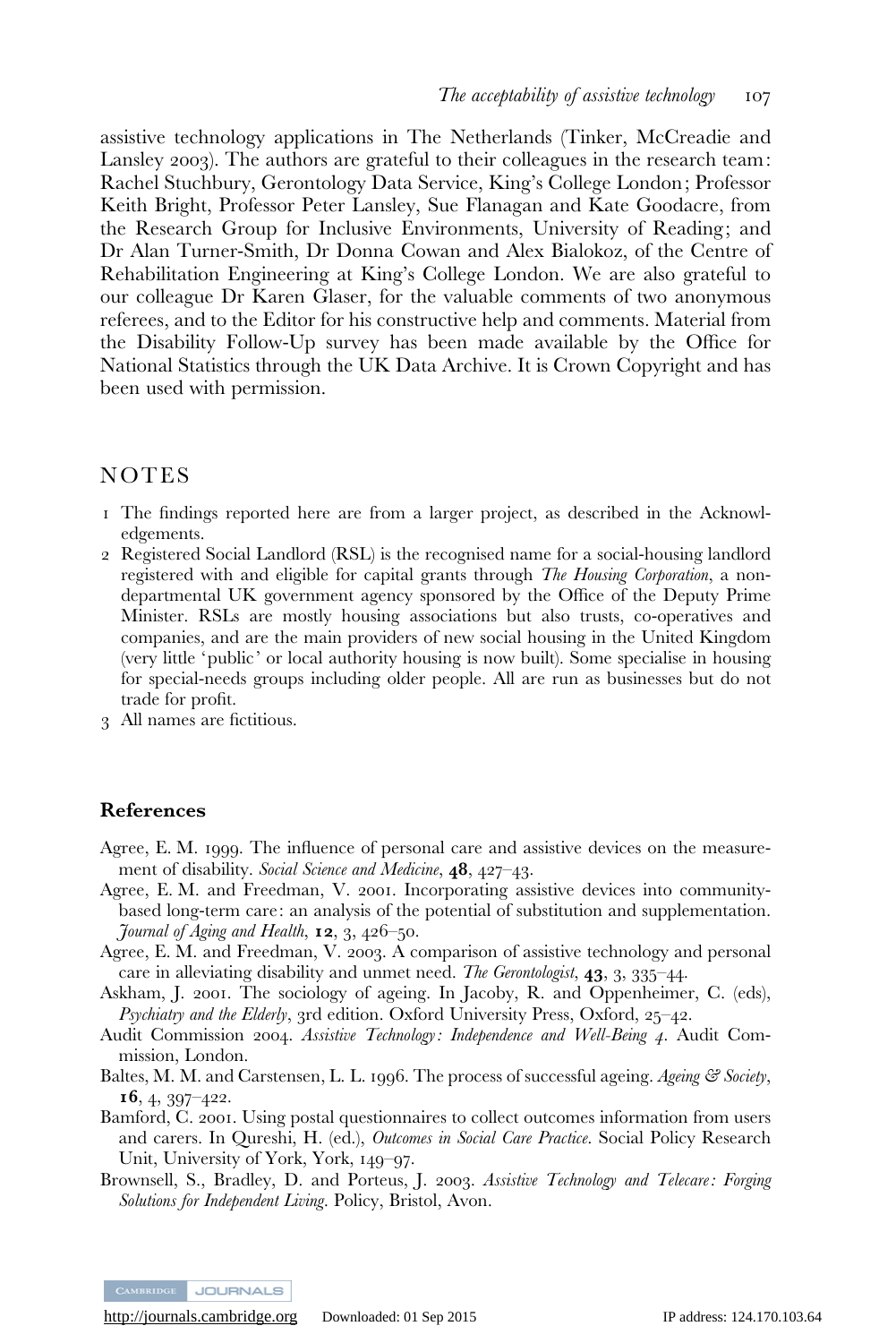- Chamberlain, E., Evans, N., Neighbour, K. and Hughes, J. 2001. Equipment: is it the answer? An audit of equipment provision. British Journal of Occupational Therapy, 64, 12, 595–600.
- Cowan, D. and Turner-Smith, A. 1999. The role of assistive technology in alternative models of care for older people. In Royal Commission on Long Term Care, Research Volume 2, Appendix 4, Stationery Office, London, 325–46.
- Curry, R. G., Tinoco, M. T. and Wardle, D. 2003. Telecare: Using Information and Communication Technology to Support Independent Living by Older, Disabled And Vulnerable People. Report commissioned by Department of Health. Obtainable from the author at E-mail address  $\langle$  rcurry@dialin.net  $\rangle$ .
- Czaja, S. J. and Barr, R. A. 1989. Technology and the everyday life of older adults. Annals of the American Academy of Political and Social Science,  $503$ ,  $127-37$ .
- Department for Transport, Local Government, and the Regions (DTLR) 2001. Smoke Alarms in Local Authority Housing. Guidance to Local Authority Chief Housing Officers and Others. DTLR, London, September 6. Available online at http://www.housing.odpm.gov.uk/ information/fire/index.htm [accessed 18 March 2004].
- Edwards, N. I. and Jones, D. A. 1998. Ownership and use of assistive devices amongst older people in the community. Age and Ageing,  $27,463-8$ .
- Fisk, M. J. 2003. Social Alarms to Telecare. Policy, Bristol.
- Frain, J. P. and Carr, P. H. 1996. Is the typical modern house designed for future adaptation for disabled older people? Age and Ageing,  $25, 398 - 401$ .
- Gann, D., Barlow, J. and Venables, T. 1999. Digital Futures: Making Homes Smarter. Chartered Institute of Housing, Coventry, Warwickshire.
- Gann, D., Burley, R., Curry, D., Phippen, P., Porteus, J., Wells, O. and Williams, M. 2000. Health Care and Smart Housing Technologies. Pavilion, Brighton, Sussex.
- Gitlin, L. N., Luborsky, M. R. and Schemm, R. L. 1998. Emerging concerns of older stroke patients about assistive devices. The Gerontologist,  $38, 2, 169-80$ .
- Gitlin, L. N., Mann, W., Tomit, M. and Marcus, S. M. 2001. Factors associated with home environmental problems among community-living older people. Disability and Rehabilitation, **23**, 17, 777–87.
- Godfrey, M. and Callaghan, G. 2000. Exploring Unmet Need. Joseph Rowntree Foundation, York.
- Grundy, E. 2003. The epidemiology of aging. In Tallis, R. C. and Fillit, H. M. (eds), Brocklehurst's Textbook of Geriatric Medicine and Gerontology. Churchill Livingstone, Edinburgh, 3–20.
- Grundy, E., Ahlburg, D., Ali, M., Breeze, E. and Sloggett, A. 1999. Disability in Great Britain: Results from the 1996/7 Disability Follow-up to the Family Resources Survey. Research report 94, Corporate Document Services, Department of Social Security London.
- Hanson, J. 2001. From 'special needs' to 'lifestyle choices': articulating the demand for 'third age' housing. In Peace, S. M. and Holland, C. (eds), Inclusive Housing in an Ageing Society. Policy, Bristol, 29–54.
- Hartke, R. J., Prohaska, T. R. and Furner, S. E. 1998. Older adults and assistive devices. Journal of Ageing and Health,  $10$ ,  $1$ ,  $99-116$ .
- Heaton, J. and Bamford, C. 2001. Assessing the outcomes of equipment and adaptations: issues and approaches. *British Journal of Occupational Therapy*,  $64$ ,  $7$ ,  $346-56$ .
- Heywood, F. 2001. Money Well Spent. Policy, Bristol.
- Heywood, F., Oldman, C. and Means, R. 2002. Housing and Home in Later Life. Open University Press, Buckingham.
- Hoenig, H., Taylor, D. and Sloan, F. 2001. Assistive technology is associated with reduced use of personal assistance among disabled older persons. Journal of American Geriatrics Society, **49**, 4, S13-4.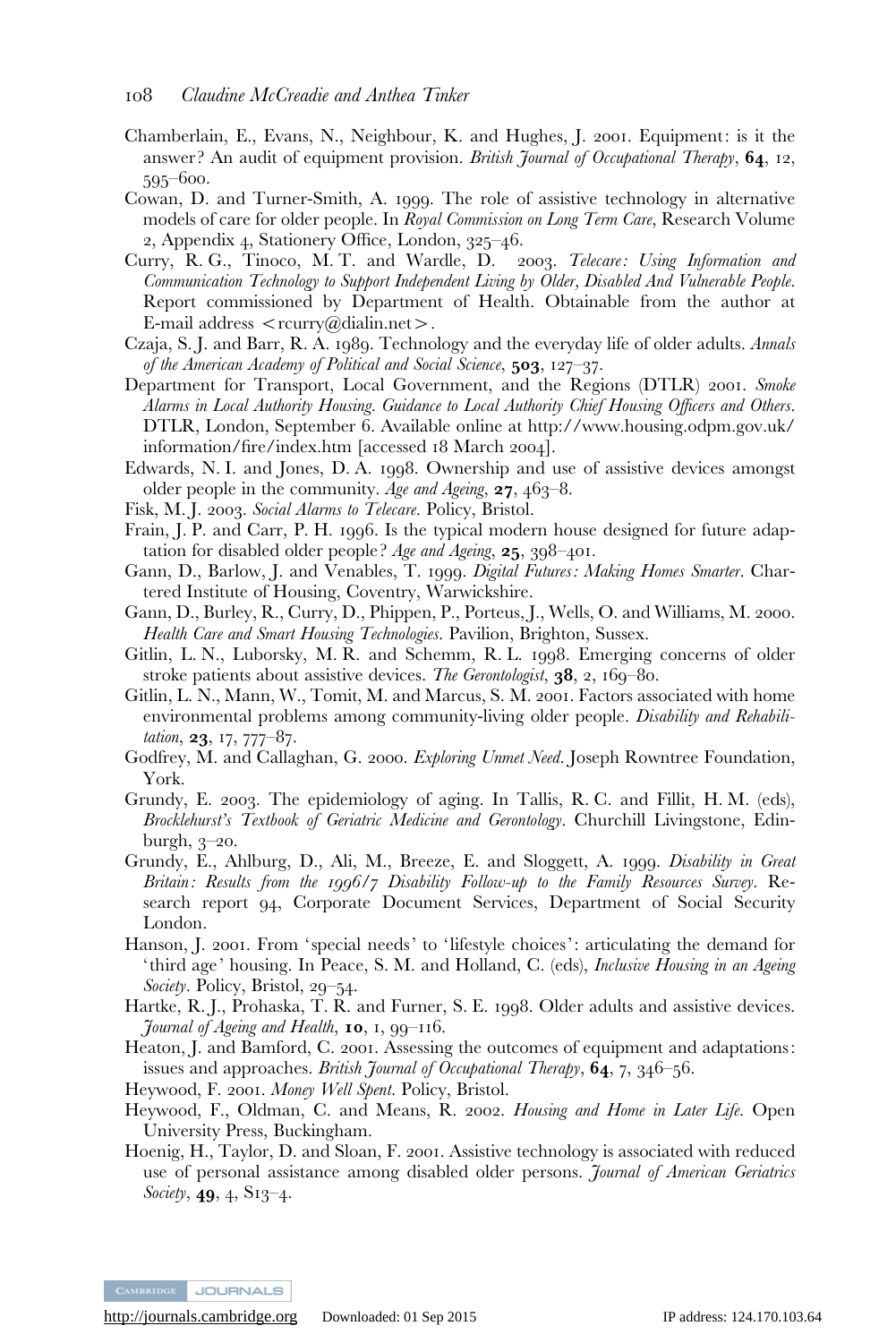- Kellaher, L. 2001. Shaping everyday life: beyond design. In Peace S. M. and Holland, C. (eds), Inclusive Housing in an Ageing Society. Policy, Bristol, 215–34.
- Laing and Buisson 2000. *Domiciliary Care Markets*. Laing and Buisson, London, 65–8.
- Mann, W. E., Hurren, D., Tomita, M., Bengali, M. and Steinfeld, E. 1994. Environmental problems in homes of elders with disabilities. Occupational Therapy Journal of Research, 14, 3, 191–211.
- Mann, W. C., Ottenbacher, K. J., Fraas, L., Tomita, M. and Granger, C. V. 1999. Effectiveness of assistive technology and environmental interventions in maintaining independence and reducing home care costs for the frail elderly. Archives of Family Medicine, 8, May/June, 210–7.
- Martin, J., Meltzer, H. and Elliot, D. 1988. The Prevalence of Disability Among Adults. Report 1, OPCS Survey of Disability in Great Britain, Her Majesty's Stationery Office, London.
- Matheson, J. and Summerfield, C. 1999. Social Focus on Older People. Stationery Office, London.
- Matthews, A. and Mackenzie, M. 2000. Smart Technology: Think about the Person. Opening Doors for Older People Project, West Lothian Community Services, West Lothian, Scotland.
- McCafferty, P. 1994. Living Independently. Her Majesty's Stationery Office, London.
- McCreadie, C. 2003. From showers to sensors: older people's views. INCLUDE 2003 proceedings, 25–28 March 2003. CD Rom, Helen Hamlyn Research Centre, Royal College of Art, London.
- McCreadie, C. 2004. Devices and desires: identifying the acceptability of assistive technology to older people. In Keates, S., Clarkson, P. J., Langdon, P. M. and Robinson, P. (eds), Designing a More Inclusive World. Springer-Verlag, London, 91–100.
- Oldman, C. 2002. Later life and the social model of disability. Ageing  $\mathcal{C}$  Society, 22, 4, 791–806.
- Pragnell, M., Spence, L. and Moore, R. 2000. The Market Potential for Smart Homes. York Publishing Services, York.
- Qureshi, H. and Henwood, M. 2000. Older People's Definitions Of Quality Services. Joseph Rowntree Foundation, York.
- Roelands, M., Van Oost, P., Buysse, A. and Depoorter, A. M. 2002. Awareness among community-dwelling elderly of assistive devices for mobility and self-care and attitudes towards their use. Social Science and Medicine, 54, 1441–51.
- Royal Commission on Long Term Care 1999. With Respect to Old Age: Long Term Care: Rights and Responsibilities. CM 4192-I, Stationery Office, London.
- Severs, M. 1999. Will the information technology revolution improve services to elderly people in the new millennium? Age and Ageing,  $28$ , supplement 1,  $5-9$ .
- Sheffield Institute for Studies on Aging 1997–9. EasyCare Elderly Assessment System. UK version (1999–2002), Sheffield Institute for Studies on Ageing, University of Sheffield, Sheffield.
- Tang, P., Curry, R. and Gann, D. 2000. Telecare: New Ideas For Care And Support At Home. Policy, Bristol.
- Teikari, M., Sipilainen, P. and Kylmaaho, E. 1998. Home as a work environment: the physical working conditions of home service personnel. In Phillips, J., Means, R., Russell, L. and Sykes, R. (eds), Broadening Our Vision Of Housing And Community Care. Anchor Trust, Oxford, 29–38.
- Tetley, J., Hanson, E. and Clarke, A. 2000. Older people, telematics and care. In Warnes, A. M., Warren, L. and Nolan M. (eds), Care Services in Later Life. Jessica Kingsley, London, 243–58.
- Tinker, A. 2003. Assistive technology and its role in housing policies for older people. Quality in Ageing: Policy, Practice and Research,  $4, 1, 4-12$ .

**JOURNALS**